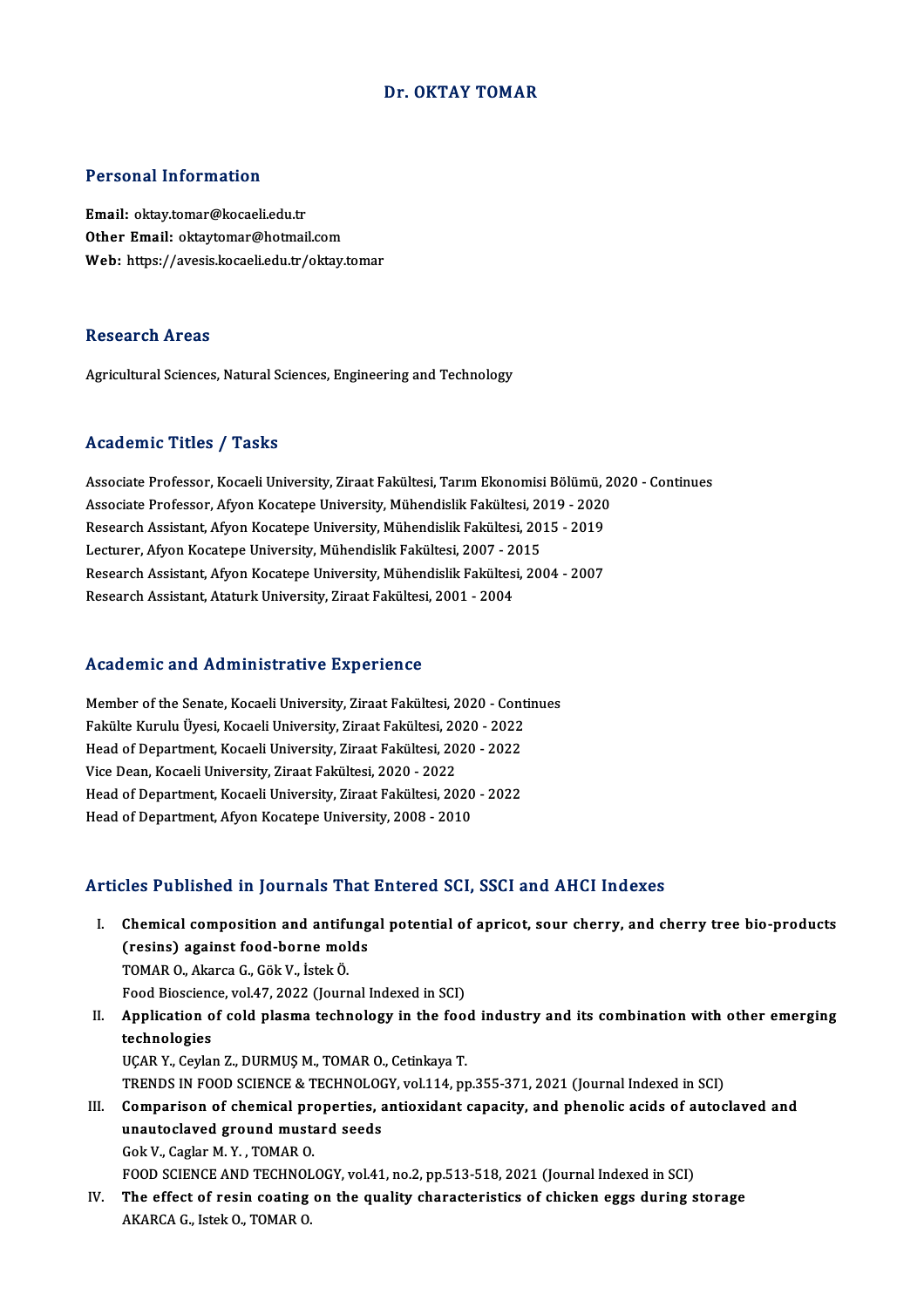JOURNAL OF FOOD SCIENCE, 2021 (Journal Indexed in SCI)<br>Investigation of quality proporties of chicken eggs as

V. Investigation of quality properties of chicken eggs collected periodically from different poultry<br>systems depending on the season JOURNAL OF FOOD SCIENCE, 2021 (Journal Investigation of quality properties<br>systems depending on the season<br>TOMAR Q AKARCA G Jatel: Q Ataeys TOMAR O., AKARCA G., Istek O., Ataseven M. JOURNAL OF FOOD PROCESSING AND PRESERVATION, 2021 (Journal Indexed in SCI) VI. The effect of plant extracts on antioxidant potential,microbial and sensory attributes of stirred JOURNAL OF FOOD PROCESSING AND PRESERVATION, 2021 (Journal Indexed in SCI)<br>The effect of plant extracts on antioxidant potential, microbial and sensory attributes of stirred<br>yoghurt Utjecaj dodatka biljnih ekstrakata na an The effect of plant extrac<br>yoghurt Utjecaj dodatka<br>svojstva tekućeg jogurta<br>TOMAR O. Akarsa G. GAČLA yoghurt Utjecaj dodatka biljnih ekstrakata<br>svojstva tekućeg jogurta<br>TOMAR 0., Akarca G., ÇAĞLAR A., İstek Ö., Gök V.<br>Mliekerstva vol 71 no 1 nn 25 48 2021 (Journa svojstva tekućeg jogurta<br>TOMAR O., Akarca G., ÇAĞLAR A., İstek Ö., Gök V.<br>Mljekarstvo, vol.71, no.1, pp.35-48, 2021 (Journal Indexed in SCI)<br>The effects of naskaging materials en the fatty asid semne TOMAR O., Akarca G., ÇAĞLAR A., İstek Ö., Gök V.<br>Mljekarstvo, vol.71, no.1, pp.35-48, 2021 (Journal Indexed in SCI)<br>VII. The effects of packaging materials on the fatty acid composition, organic acid content, and textu Mljekarstvo, vol.71, no.1, pp.<br>The effects of packaging<br>profiles of Tulum cheese<br>TOMAR O AKARCA C ColsN The effects of packaging materials on<br>profiles of Tulum cheese<br>TOMAR O., AKARCA G., Gok V., Caglar M. Y.<br>JOUPNAL OF FOOD SCIENCE vol 95, no 10 profiles of Tulum cheese<br>TOMAR O., AKARCA G., Gok V., Caglar M. Y.<br>JOURNAL OF FOOD SCIENCE, vol.85, no.10, pp.3134-3140, 2020 (Journal Indexed in SCI)<br>Composition and Antibasterial Effects of Laural (Laurus pobilis L.) Las

TOMAR O., AKARCA G., Gok V., Caglar M. Y.<br>JOURNAL OF FOOD SCIENCE, vol.85, no.10, pp.3134-3140, 2020 (Journal Indexed in SCI)<br>VIII. Composition and Antibacterial Effects of Laurel (Laurus nobilis L.) Leaves Essential Oil<br>T JOURNAL OF FOOD SCIENCE, vol.85, no.10, pp<br>Composition and Antibacterial Effects of<br>TOMAR O., AKARCA G., Gok V., Ramadan M. F.<br>JOURNAL OF ESSENTIAL OU, PEARING PLAN Composition and Antibacterial Effects of Laurel (Laurus nobilis L.) Leaves Essential Oil<br>TOMAR O., AKARCA G., Gok V., Ramadan M. F.<br>JOURNAL OF ESSENTIAL OIL BEARING PLANTS, vol.23, no.2, pp.414-421, 2020 (Journal Indexed i

IX. The effects of kefir grain and starter culture on kefir produced from cow and buffalo milk during storage periods **JOURNAL OF ESSE<br>The effects of ke<br>storage periods<br>TOMAP O Almres** 

TOMAR O., Akarca G., ÇAĞLAR A., Beykaya M., Gok V. FOOD SCIENCE AND TECHNOLOGY, vol.40, no.1, pp.238-244, 2020 (Journal Indexed in SCI)

#### X. Determination of sensitivity of some food pathogens to spice extracts FOOD SCIENCE AND TECHNOLOGY, vol.40, no.<br>Determination of sensitivity of some food<br>Akarca G., TOMAR O., Guney I., Erdur S., Gok V.<br>JOUPMAL OF FOOD SCIENCE AND TECHNOLOG Determination of sensitivity of some food pathogens to spice extracts<br>Akarca G., TOMAR O., Guney I., Erdur S., Gok V.<br>JOURNAL OF FOOD SCIENCE AND TECHNOLOGY-MYSORE, vol.56, no.12, pp.5253-5261, 2019 (Journal Indexed in<br>SCD Akar<br>JOUR<br>SCI)<br>The JOURNAL OF FOOD SCIENCE AND TECHNOLOGY-MYSORE, vol.56, no.12, pp.5253-5261, 2019<br>SCI)<br>XI. The effect of cooking methods on some quality characteristics of gluteus medius<br>Cok V. Haun T. TOMAR O. Coglan M. Y. CAČLAR A

- SCI)<br>XI. The effect of cooking methods on some quality characteristics of gluteus medius<br>Gok V., Uzun T., TOMAR O., Caglar M.Y., CAĞLAR A. FOOD SCIENCE AND TECHNOLOGY, vol.39, no.4, pp.999-1004, 2019 (Journal Indexed in SCI)
- Gok V., Uzun T., TOMAR O., Caglar M. Y., ÇAĞLAR A.<br>FOOD SCIENCE AND TECHNOLOGY, vol.39, no.4, pp.999-1004, 2019 (Journal Indexed in SCI)<br>XII. The effects of atmospheric cold plasma on inactivation of Listeria monocytogenes Staphylococcus aureus and some quality characteristics of pastirma-A dry-cured beef product Gok V., Aktop S., Ozkan M., TOMAR O. The effects of atmospheric cold <br>Staphylococcus aureus and some<br>Gok V., Aktop S., Ozkan M., TOMAR O.<br>INNOVATIVE FOOD SCIENCE & EMER Staphylococcus aureus and some quality characteristics of pastirma-A dry-cured beef<br>Gok V., Aktop S., Ozkan M., TOMAR O.<br>INNOVATIVE FOOD SCIENCE & EMERGING TECHNOLOGIES, vol.56, 2019 (Journal Indexed in SCI)<br>The effects of

### Gok V., Aktop S., Ozkan M., TOMAR O.<br>INNOVATIVE FOOD SCIENCE & EMERGING TECHNOLOGIES, vol.56, 2019 (Journal Indexed in SCI)<br>XIII. The effects of probiotic cultures on the organic acid content, texture profile and senso INNOVATIVE FOOD<br>The effects of pro<br>of Tulum cheese<br>TOMAR O The effec<br>of Tulum<br>TOMAR O.<br>INTERNAT of Tulum cheese<br>TOMAR 0.<br>INTERNATIONAL JOURNAL OF DAIRY TECHNOLOGY, vol.72, no.2, pp.218-228, 2019 (Journal Indexed in SCI)<br>Critical control points and food nathogen presence in doivy plants from Turkey.

## TOMAR O.<br>INTERNATIONAL JOURNAL OF DAIRY TECHNOLOGY, vol.72, no.2, pp.218-228, 2019 (Journ<br>XIV. Critical control points and food pathogen presence in dairy plants from Turkey<br>TOMAR O., Akarca G. INTERNATIONAL JOU<br>Critical control po<br>TOMAR O., Akarca G.<br>FOOD SCIENCE AND Critical control points and food pathogen presence in dairy plants from Turkey<br>TOMAR O., Akarca G.<br>FOOD SCIENCE AND TECHNOLOGY, vol.39, no.2, pp.444-450, 2019 (Journal Indexed in SCI)<br>Some Characteristics of Exgineer Tulum

## XV. Some Characteristics of Erzincan Tulum Cheese Produced Using Different Probiotic Cultures and<br>Packaging Material FOOD SCIENCE AND 1<br>Some Characteristi<br>Packaging Material<br>TOMAR O Alsree C Packaging Material<br>TOMAR O., Akarca G., Beykaya M., ÇAĞLAR A.<br>KAFKAS UNIVERSITESI VETERINER FAKULTESI DERGISI, vol.24, no.5, pp.647-654, 2018 (Journal Indexed in SCI)<br>Determination of the Effect of Different Cround Mustard

TOMAR O., Akarca G., Beykaya M., ÇAĞLAR A.

## TOMAR O., Akarca G., Beykaya M., ÇAĞLAR A.<br>KAFKAS UNIVERSITESI VETERINER FAKULTESI DERGISI, vol.24, no.5, pp.647-654, 2018 (Journal Indexed<br>XVI. Determination of the Effect of Different Ground Mustard Seeds on Quality KAFKAS UN<br>Determina<br>Meatballs<br>Caslan M. V Determination of the Effect of Differ<br>Meatballs<br>Caglar M.Y., Gok V., TOMAR O., Akarca G.<br>KOREAN JOURNAL FOR FOOD SCIENCE O

Meatballs<br>Caglar M. Y. , Gok V., TOMAR O., Akarca G.<br>KOREAN JOURNAL FOR FOOD SCIENCE OF ANIMAL RESOURCES, vol.38, no.3, pp.530-543, 2018 (Journal Indexed<br>in SCD Caglar<br>KOREA<br>in SCI)<br>Macha KOREAN JOURNAL FOR FOOD SCIENCE OF ANIMAL RESOURCES, vol.38, no.3, pp.530-543, 2018 (J<br>in SCI)<br>XVII. Mechanical and Microbiological Properties of Natural Casings Using in Meat Products

## in SCI)<br>Mechanical and Microbiological Properties of Natural Casings Using in Meat Products<br>ÇAĞLAR A., Bor Y., TOMAR O., Beykaya M., Gok V. KAFKAS UNIVERSITESI VETERINER FAKULTESI DERGISI, vol.24, no.3, pp.327-334, 2018 (Journal Indexed in SCI)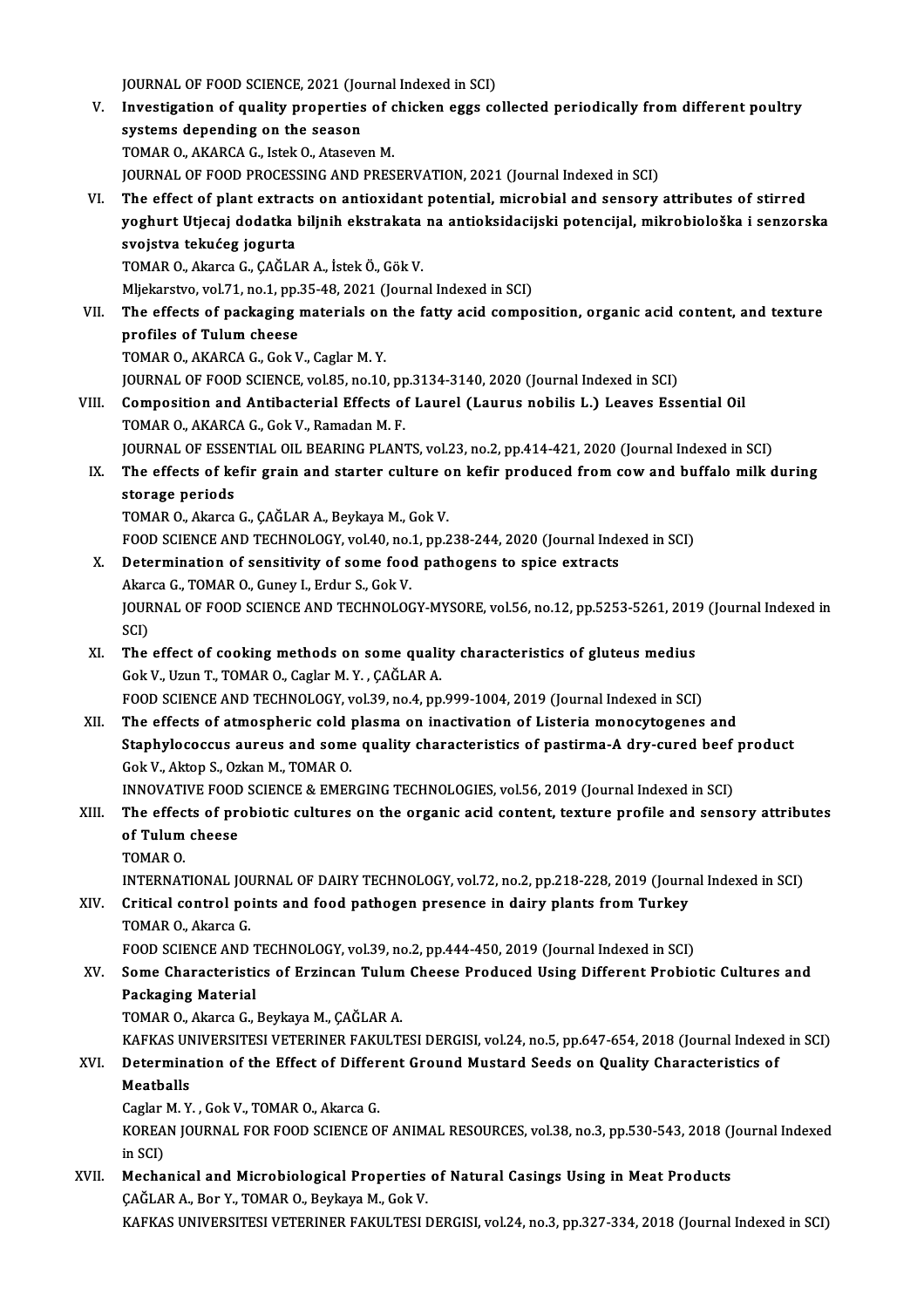XVIII. The effects spicing on quality of mozzarella cheese The effects spicing on quality<br>Akarca G., ÇAĞLAR A., TOMAR O.<br>MLIEKARSTVO vel 66 no 2 nn 1 Akarca G., ÇAĞLAR A., TOMAR O.<br>MLJEKARSTVO, vol.66, no.2, pp.112-121, 2016 (Journal Indexed in SCI) XIX. EFFECT OF DIFFERENT PACKAGING METHODS ON THE QUALITY OF STUFFED AND SLICED

### MLJEKARSTVO, vol.66, no.2, pp.112-121, 2016<br>EFFECT OF DIFFERENT PACKAGING METH<br>MOZZARELLA CHEESE DURING STORAGE<br>Akarea C. TOMAP O. Cak V. EFFECT OF DIFFERENT P<br>MOZZARELLA CHEESE DI<br>Akarca G., TOMAR O., Gok V.<br>JOUPNAL OF FOOD PROCESS MOZZARELLA CHEESE DURING STORAGE<br>Akarca G., TOMAR O., Gok V.<br>JOURNAL OF FOOD PROCESSING AND PRESERVATION, vol.39, no.6, pp.2912-2918, 2015 (Journal Indexed in SCI)<br>Effect of water stress and patassium iadide on wield and w Akarca G., TOMAR O., Gok V.<br>JOURNAL OF FOOD PROCESSING AND PRESERVATION, vol.39, no.6, pp.2912-2918, 2015 (Journal Indexed in SC<br>XX. Effect of water stress and potassium iodide on yield and yield components in two wheat va

JOURNAL OF FOOD PROCESSING AND PRESERVATION, vol.39, no.6, J<br>Effect of water stress and potassium iodide on yield and yie<br>Olgun M., Kumlay A.M., Karadas K., Turan M., TOMAR O., ÇAĞLAR A.<br>ACTA ACRICULTURAE SCANDINAVICA SECT Effect of water stress and potassium iodide on yield and yield components in two wheat varietie<br>Olgun M., Kumlay A. M. , Karadas K., Turan M., TOMAR O., ÇAĞLAR A.<br>ACTA AGRICULTURAE SCANDINAVICA SECTION B-SOIL AND PLANT SCI Olgun M., Kumlay A. M. , Karadas K., Turan M., TOMAR O., ÇAĞLAR A.<br>ACTA AGRICULTURAE SCANDINAVICA SECTION B-SOIL AND PLANT SCIENCE, vol.56, no.3, pp.230-234, 2006<br>(Journal Indexed in SCI)

#### Articles Published in Other Journals

rticles Published in Other Journals<br>I. Türkiye ve Avrupa Birliği'nde Ayçiçek Yağının Gıda Güvencesi ve Kendine Yeterlilik Açısından<br>Reğerlendirilmesi Değerlendirilmesi<br>CAN B.A., TOMAR O., YILMAZ A.M. Türkiye ve Avrupa Birliği'nde A<br>Değerlendirilmesi<br>CAN B. A. , TOMAR O., YILMAZ A. M.<br>Armuna Bilim ve Telmelaji Dengisi y

Avrupa Bilim ve Teknoloji Dergisi, vol.31, no.1, pp.640-654, 2021 (Refereed Journals of Other Institutions)

- CAN B. A. , TOMAR O., YILMAZ A. M.<br>Avrupa Bilim ve Teknoloji Dergisi, vol.31, no.1, pp.640-654, 2021 (Refereed Journals of Other Institutions<br>II. Türkiye'deki Tüketicilerin Katı Atıkların Geri Dönüşümü Konusundaki Bili Avrupa Bilim ve Teknoloji Dergisi, v<br>Türkiye'deki Tüketicilerin Katı<br>Farkındalıklarının Belirlenmesi<br>YU MAZ A MANİYAZÖ CATOMAR Farkındalıklarının Belirlenmesi<br>YILMAZ A.M., NİYAZ Ö.C., TOMAR O. Farkındalıklarının Belirlenmesi<br>YILMAZ A. M. , NİYAZ Ö. C. , TOMAR O.<br>ÇOMÜ ZIRAAT FAKÜLTESI DERGISI, vol.9, no.2, pp.379-392, 2021 (Refereed Journals of Other Institutions)<br>Orman Mawyeli Tarbananın Fonksiyonal Özellikleri
- III. Orman Meyveli Tarhananın Fonksiyonel Özellikleri<br>İSTEK Ö., TOMAR O., ÇAĞLAR A. ÇOMÜ ZIRAAT FAKÜLTESI DER<br>Orman Meyveli Tarhananın<br>İSTEK Ö., TOMAR O., ÇAĞLAR A.<br>Euronean Journal of Science an Orman Meyveli Tarhananın Fonksiyonel Özellikleri<br>İSTEK Ö., TOMAR O., ÇAĞLAR A.<br>European Journal of Science and Technology, no.22, pp.118-127, 2021 (Refereed Journals of Other Institutions)<br>Seme Quality Preperties of Vinese ISTEK Ö., TOMAR O., ÇAĞLAR A.<br>European Journal of Science and Technology, no.22, pp.118-127, 2021 (Refereed Journals of Other Institution.<br>IV. Some Quality Properties of Vinegar Produced by Traditional Method from Differen
- European Jou<br>Some Qualit<br>Blueberries<br>TOMAR O AK Some Quality Properties of <mark>V<br>Blueberries</mark><br>TOMAR O., AKARCA G., İSTEK Ö.<br>Journal of the Institute of Scienc

Blueberries<br>TOMAR O., AKARCA G., İSTEK Ö.<br>Journal of the Institute of Science and Technology, vol.10, no.4, pp.2595-2603, 2020 (Refereed Journals of Other TOMAR O., Al<br>Journal of the<br>Institutions)<br>Kumur vo Journal of the Institute of Science and Technology, vol.10, no.4, pp.2595-2603, 2020 (Refereed Journals<br>Institutions)<br>V. Kırmızı ve mor sebzelerle hazırlanan kombucha çaylarının kalite özelliklerinin belirlenmesi<br>AKAPCA G.

Institutions)<br>V. Kırmızı ve mor sebzelerle hazırlanan kombucha çaylarının kalite özelliklerinin belirlenmesi<br>AKARCA G., TOMAR O.

Mediterranean Agricultural Sciences, vol.33, no.2, pp.215-222, 2020 (Refereed Journals of Other Institutions)

AKARCA G., TOMAR O.<br>Mediterranean Agricultural Sciences, vol.33, no.2, pp.215-222, 2020 (Refereed Journals of Other Institut<br>VI. İran Mazafati Hurmasından (Phoenix dactylifera L.) Geleneksel Yöntemle Üretilen Sirkenin<br>Firi Mediterranean Agricultural Sciences, vol.33, no.2,<br>İran Mazafati Hurmasından (Phoenix dactyl<br>Fizikokimyasal ve Duyusal Kalite Özellikleri<br>AKABCA G. TOMAR O. GAČLAR A. İSTEKÖ İran Mazafati Hurmasından (Phoenix d<br>Fizikokimyasal ve Duyusal Kalite Özelli<br>AKARCA G., TOMAR O., ÇAĞLAR A., İSTEK Ö.<br>Furonean Journal of Science and Technolog Fizikokimyasal ve Duyusal Kalite Özellikleri<br>AKARCA G., TOMAR O., ÇAĞLAR A., İSTEK Ö.<br>European Journal of Science and Technology, vol.19, pp.429-434, 2020 (Refereed Journals of Other Institutions) AKARCA G., TOMAR O., ÇAĞLAR A., İSTEK Ö.<br>European Journal of Science and Technology, vol.19, pp.429-434, 2020 (Refereed Journals of Other Institutions)<br>VII. Geleneksel Fermantasyon Yöntemiyle Üretilen Sarı Alıç Meyve (Crat

European Journal of Science and Technology, vol.<br>Geleneksel Fermantasyon Yöntemiyle Üretil<br>Fizikokimyasal ve Duyusal Kalite Özellikleri<br>TOMAR O. CAČLAR A. AKARCA C. VATANSEVER Geleneksel Fermantasyon Yöntemiyle Üretilen<br>Fizikokimyasal ve Duyusal Kalite Özellikleri<br>TOMAR O., ÇAĞLAR A., AKARCA G., VATANSEVER H.<br>European Journal of Scionee and Technology vol 19 Fizikokimyasal ve Duyusal Kalite Özellikleri<br>TOMAR O., ÇAĞLAR A., AKARCA G., VATANSEVER H.<br>European Journal of Science and Technology, vol.19, pp.176-181, 2020 (Refereed Journals of Other Institutions)

### TOMAR O., ÇAĞLAR A., AKARCA G., VATANSEVER H.<br>European Journal of Science and Technology, vol.19, pp.176-181, 2020 (Refereed Journals of<br>VIII. Determination of The Hygienic Quality of Tap Waters of Afyonkarahisar Province<br> European Journal of Science an<br>Determination of The Hygie:<br>AKARCA G., TOMAR O., İSTEK Ö.<br>Kosatane Veterinary Journal ve AKARCA G., TOMAR O., İSTEK Ö.<br>Kocatepe Veterinary Journal, vol.13, no.2, pp.125-129, 2020 (Refereed Journals of Other Institutions)

### AKARCA G., TOMAR O., İSTEK Ö.<br>IX. FARKLI ORANLARDA TAM BUĞDAY VE KARA BUĞDAY UNU İLE ÜRETİLEN TARHANALARIN BAZI<br>IX. FARKLI ORANLARDA TAM BUĞDAY VE KARA BUĞDAY UNU İLE ÜRETİLEN TARHANALARIN BAZI Kocatepe Veterinary Jou<br>FARKLI ORANLARDA<br>KALİTE ÖZELLİKLERİ<br>TOMAR O-CAČLAR A-A FARKLI ORANLARDA TAM BUČ<br>KALİTE ÖZELLİKLERİ<br>TOMAR O., ÇAĞLAR A., AKARCA G.<br>CIDA / THE JOUPNAL OF FOOD. 177 KALİTE ÖZELLİKLERİ<br>TOMAR O., ÇAĞLAR A., AKARCA G.<br>GIDA / THE JOURNAL OF FOOD, vol.45, no.3, pp.421-432, 2020 (Refereed Journals of Other Institutions)<br>Celeneksel Yöntemle Ünstilen Keltüs Meyye (Onuntia fiave indice L.) Sin

TOMAR O., ÇAĞLAR A., AKARCA G.<br>GIDA / THE JOURNAL OF FOOD, vol.45, no.3, pp.421-432, 2020 (Refereed Journals of Other Institutions)<br>X. Geleneksel Yöntemle Üretilen Kaktüs Meyve (Opuntia ficus-indica L.) Sirkesinin Bazı Fiz GIDA / THE JOURNAL OI<br>Geleneksel Yöntemle<br>ve Duyusal Özellikleri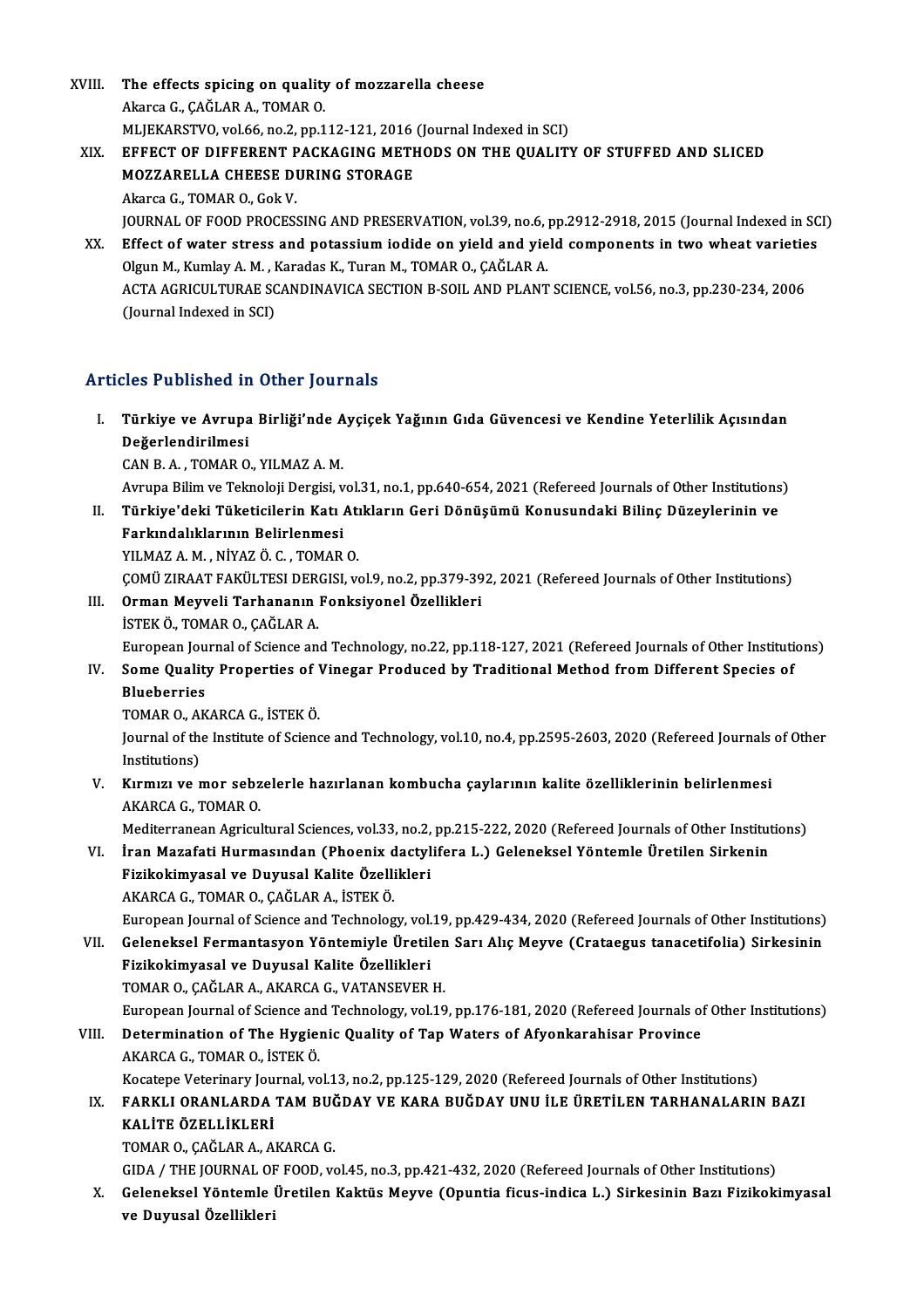ÇAĞLARA.,AKARCAG.,TOMARO.,EKMEKÇİE.

CAĞLAR A., AKARCA G., TOMAR O., EKMEKÇİ E.<br>European Journal of Science and Technology, vol.18, pp.952-957, 2020 (Refereed Journals of Other Institutions)<br>The Antibasterial Effects of the Different Extrasts of Oenothere bio

CAĞLAR A., AKARCA G., TOMAR O., EKMEKÇİ E.<br>European Journal of Science and Technology, vol.18, pp.952-957, 2020 (Refereed Journals of Other Institutions)<br>XI. The Antibacterial Effects of the Different Extracts of Oenothera European Journal of Science and Technology, vol.18, pp.952-957, 2020<br>The Antibacterial Effects of the Different Extracts of Oenother<br>O. Schwarz et. P. H. Davis on Food-borne Pathogenic Bacteria<br>AKARCA G. TOMAR O. The Antibacterial Effects of the Different Extracts of Oenothera biennis and Origanum minutiflorum<br>O. Schwarz et. P. H. Davis on Food-borne Pathogenic Bacteria

AKARCA G., TOMAR O.

Selcuk Journal of Agricultural and Food Sciences, vol.34, no.1, pp.78-83, 2020 (Refereed Journals of Other Institutions) Selcuk Journal of Agricultural and Food Sciences, vol.34, no.1, pp.78-83, 2020 (Refereed Journals of Other<br>Institutions)<br>XII. Çirişin (Asphodelus aestivus Brot.) Bazı Gıda Kaynaklı Patojen Bakteriler Üzerindeki Antibak

- Institu<br><mark>Çirişii</mark><br>Etkisi<br>TOMAI Çirişin (Asphodelus<br>Etkisi<br>TOMAR O., AKARCA G.<br>European Journal of S Etkisi<br>TOMAR O., AKARCA G.<br>European Journal of Science and Technology, vol.18, pp.11-15, 2020 (Refereed Journals of Other Institutions)<br>Determination of Antifungal Effects of Some Bonny Enuits Ethanol Extracts by Disc Diff
	-

TOMAR O., AKARCA G.<br>European Journal of Science and Technology, vol.18, pp.11-15, 2020 (Refereed Journals of Other Institutions)<br>XIII. Determination of Antifungal Effects of Some Berry Fruits Ethanol Extracts by Disc Diffu European Journal of Science and Teo<br>Determination of Antifungal Effe<br>TOMAR O., AKARCA G., BAŞPINAR E.<br>Turkish Journal of Asrigulture - Esse Determination of Antifungal Effects of Some Berry Fruits Ethanol Extracts by Disc Diffusion Method<br>TOMAR O., AKARCA G., BAŞPINAR E.<br>Turkish Journal of Agriculture - Food Science and Technology, vol.8, no.2, pp.442-448, 202

TOMAR O., AKARCA<br>Turkish Journal of<br>Other Institutions)<br>Sama Quality Bro Turkish Journal of Agriculture - Food Science and Technology, vol.8, no.2, pp.442-448, 2020 (Refere<br>Other Institutions)<br>XIV. Some Quality Properties of Malt Vinegars Produced with Different Germination Periods<br>TOMAR O. AKA

Other Institutions)<br>XIV. Some Quality Properties of Malt Vinegars Produced with Different Germination Periods<br>TOMAR O., AKARCA G., ÇAĞLAR A. Some Quality Properties of Malt Vinegars Produced with Different Germination Periods<br>TOMAR O., AKARCA G., ÇAĞLAR A.<br>Kocatepe Veterinary Journal, vol.13, no.1, pp.30-37, 2020 (Refereed Journals of Other Institutions)<br>Por: G

TOMAR O., AKARCA G., ÇAĞLAR A.<br>Kocatepe Veterinary Journal, vol.13, no.1, pp.30-37, 2020 (Refereed Journals of Other Institutions)<br>XV. Bazı Çiğ Olarak Tüketilen Mor Sebzelerin Etanol Ekstraktlarının Gıda Kaynaklı Küfle Kocatepe Veterinary<br>Bazı Çiğ Olarak Tül<br>Antifungal Etkileri<br>AKARCA C. TOMAR G Bazı Çiğ Olarak Tüketilen Mor Sebzelerin Et<br>Antifungal Etkileri<br>AKARCA G., TOMAR O., BAŞPINAR E., YILDIRIM G.<br>Turkich Journal of Agriculture. Food Science and

AKARCA G., TOMAR O., BAŞPINAR E., YILDIRIM G.

Antifungal Etkileri<br>AKARCA G., TOMAR O., BAŞPINAR E., YILDIRIM G.<br>Turkish Journal of Agriculture - Food Science and Technology, vol.8, no.2, pp.436-441, 2020 (Refereed Journals of<br>Other Institutions) Turkish Journal of Agriculture - Food Science and Technology, vol.8, no.2, pp.436-441, 2<br>Other Institutions)<br>XVI. Physicochemical, microbiological and sensory properties of red beet vinegar<br>TOMAR O AKARCA C CAČLAR A

Other Institutions)<br>Physicochemical, microbiologi<br>TOMAR O., AKARCA G., ÇAĞLAR A.<br>PAMIKKALE UNIVERSITY IOURNA Physicochemical, microbiological and sensory properties of red beet vinegar<br>TOMAR O., AKARCA G., ÇAĞLAR A.<br>PAMUKKALE UNIVERSITY JOURNAL OF ENGINEERING SCIENCES-PAMUKKALE UNIVERSITESI MUHENDISLIK<br>PILIMI EPLDERCISL VOL26, no

TOMAR O., AKARCA G., ÇAĞLAR A.<br>PAMUKKALE UNIVERSITY JOURNAL OF ENGINEERING SCIENCES-PAMUKKALE U<br>BILIMLERI DERGISI, vol.26, no.7, pp.1234-1238, 2020 (Journal Indexed in ESCI)<br>The effect of fire and arange albede addition on BILIMLERI DERGISI, vol.26, no.7, pp.1234-1238, 2020 (Journal Indexed in ESCI)<br>XVII. The effect of figs and orange albedo addition on the quality properties of "Incir Uyutması", a

BILIMLERI DERGISI, vol.26, no.7, pp.1234-1238, 2020 (Journal Indexed in ESCI)<br>The effect of figs and orange albedo addition on the quality properties of "İncir Uyutması", a<br>traditional dairy dessert Geleneksel bir süt tatl The effect of figs and orange albedo addition<br>traditional dairy dessert Geleneksel bir süt<br>Incir ve portakal albedosu ilavesinin etkisi<br>CAČLAR A. Akang G. TOMAR O. Gäk V traditional dairy dessert Gelenekse<br>Incir ve portakal albedosu ilavesini<br>ÇAĞLAR A., Akarca G., TOMAR O., Gök V.<br>Yuzungu Vil University Journal of Agrigu

Incir ve portakal albedosu ilavesinin etkisi<br>ÇAĞLAR A., Akarca G., TOMAR O., Gök V.<br>Yuzuncu Yil University Journal of Agricultural Sciences, vol.30, no.2, pp.407-418, 2020 (Refereed Journals of Other CAĞLAR A., A.<br>Yuzuncu Yil I<br>Institutions)<br>Siveh (Figu Yuzuncu Yil University Journal of Agricultural Sciences, vol.30, no.2, pp.407-418, 2020 (Refereed Journals of Othe<br>Institutions)<br>Antifungal Ethilari

#### Institutions)<br>Siyah (Ficus carica<br>Antifungal Etkileri<br>AKABCA C. TOMAB C Siyah (Ficus carica)<br>Antifungal Etkileri<br>AKARCA G., TOMAR O.<br>Euronean Iournal of S Antifungal Etkileri<br>AKARCA G., TOMAR O.<br>European Journal of Science and Technology, vol.17, pp.1069-1074, 2019 (Refereed Journals of Other Institutions)

## AKARCA G., TOMAR O.<br>European Journal of Science and Technology, vol.17, pp.1069-1074, 2019 (Refereed Journals of Other In<br>XIX. Kırmızı Pancarın (Beta vulgaris var. Cruenta Alef.) Bazı Gıda Kaynaklı Patojenler Üzerindek European Journal of Sci<br>Kırmızı Pancarın (Bet<br>Antimikrobiyal Etkisi<br>TOMAR O, YU DIRIM C Kırmızı Pancarın (Be<br>Antimikrobiyal Etkisi<br>TOMAR O., YILDIRIM G.<br>Turkish Journal of Agri

Antimikrobiyal Etkisi<br>TOMAR O., YILDIRIM G.<br>Turkish Journal of Agriculture - Food Science and Technology, vol.7, pp.54-60, 2019 (Refereed Journals of Other TOMAR O., YI<br>Turkish Journ<br>Institutions)<br>Investisatio Turkish Journal of Agriculture - Food Science and Technology, vol.7, pp.54-60, 2019 (Refereed Journals of Other<br>Institutions)<br>XX. Investigation of Some Physicochemical and Microbiological Quality Parameters of Toast Cheese

### Institutions)<br>Investigation of Some Physicochen<br>Retail in Afyonkarahisar Province<br>AKABCA C. TOMAB O Investigation of Son<br>Retail in Afyonkaral<br>AKARCA G., TOMAR O.<br>Kosatana Vetarinary I. Retail in Afyonkarahisar Province<br>AKARCA G., TOMAR O.<br>Kocatepe Veterinary Journal, vol.12, no.3, pp.235-241, 2019 (Refereed Journals of Other Institutions)

XXI. Afyonkarahisar ilinde farklı sütlerden üretilip, değişik ambalaj malzemeleri içeresinde satışa sunulan Kocatepe Veterinary Journal, vol.12, no.3, pp.235-241, 2019 (Refe:<br>Afyonkarahisar ilinde farklı sütlerden üretilip, değişik aml<br>Tulum peynirlerinin kimyasal ve mikrobiyolojik özellikleri<br>TOMAR O. AKARCA C Afyonkarahisar ilin<mark>e</mark><br>Tulum peynirlerinin<br>TOMAR O., AKARCA G.<br>Mediterranean Agricul Tulum peynirlerinin kimyasal ve mikrobiyolojik özellikleri<br>TOMAR O., AKARCA G.<br>Mediterranean Agricultural Sciences, vol.32, no.2, pp.151-157, 2019 (Refereed Journals of Other Institutions)<br>Afvonkanabisan İli Samt Bagarları

TOMAR O., AKARCA G.<br>Mediterranean Agricultural Sciences, vol.32, no.2, pp.151-157, 2019 (Refereed Journals of Other Institutions)<br>XXII. Afyonkarahisar İli Semt Pazarlarında Satılan Süzme (Kese) Yoğurtların Kimyasal ve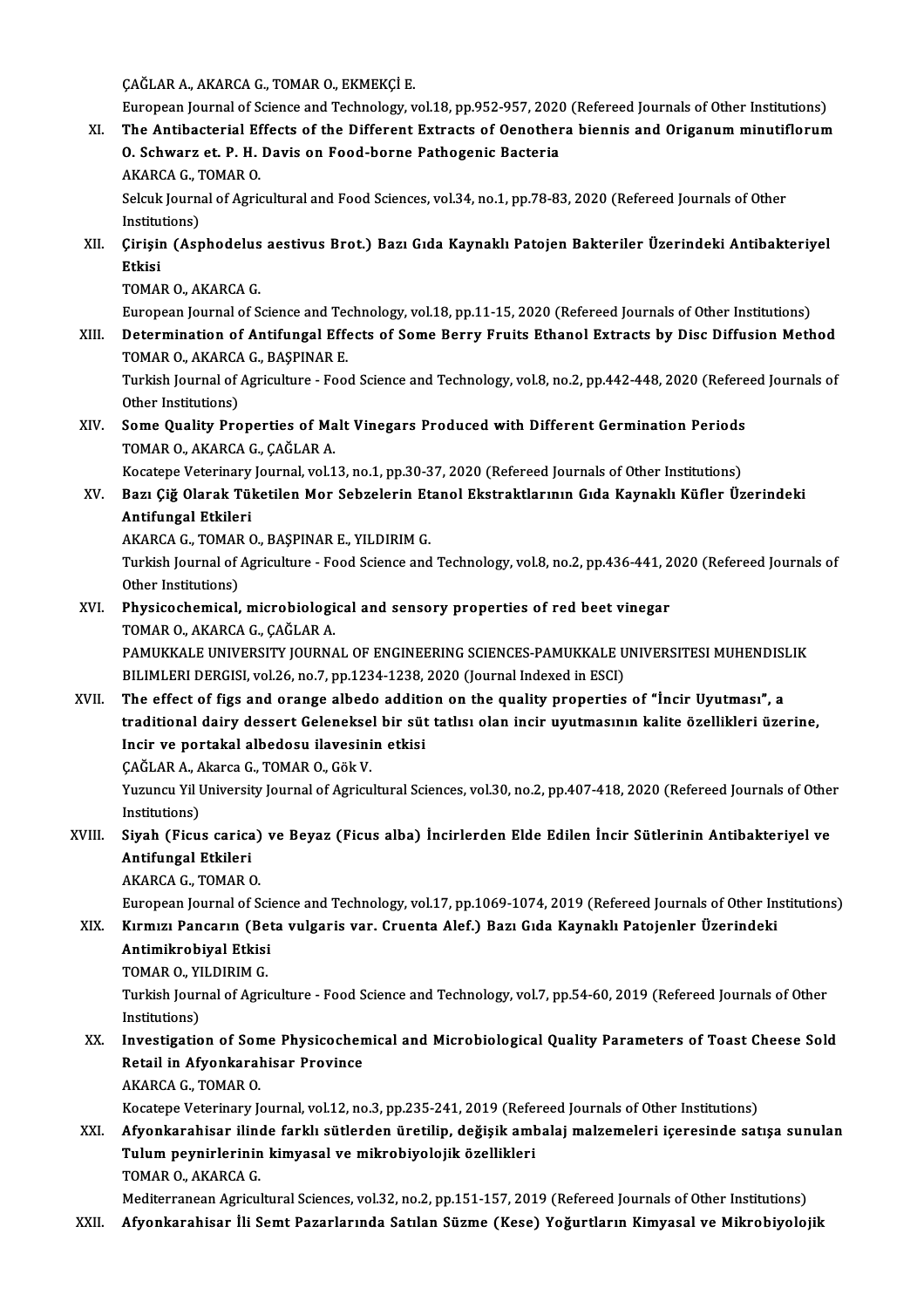Özel ikleri AKARCAG.,TOMARO. Akademik Gıda, vol.17, no.2, pp.212-216, 2019 (Refereed Journals of Other Institutions) AKARCA G., TOMAR O.<br>Akademik Gıda, vol.17, no.2, pp.212-216, 2019 (Refereed Journals of Other Institutions)<br>XXIII. Farklı Bitki Ekstraktlarıyla Kaplamanın Kaşar Peynirlerinin Mikrobiyolojik ve Duyusal Kaliteleri<br>İlzeri Akademik Gıda, v<mark>c</mark><br>Farklı Bitki Ekst<br>Üzerine Etkileri<br>TOMAP O AKAPC Üzerine Etkileri<br>TOMAR O., AKARCA G. Üzerine Etkileri<br>TOMAR O., AKARCA G.<br>European Journal of Science and Technology, vol.15, pp.86-95, 2019 (Other Refereed National Journals)<br>Afvonkarabisar Ili Courosinde Vatisan vo Halk Tarafından Tüketilen Barı Yabani Bitk TOMAR O., AKARCA G.<br>European Journal of Science and Technology, vol.15, pp.86-95, 2019 (Other Refereed National Journal<br>XXIV. Afyonkarahisar İli Çevresinde Yetişen ve Halk Tarafından Tüketilen Bazı Yabani Bitkilerin<br>An European Journal of Science and Technolog<br>Afyonkarahisar İli Çevresinde Yetişen<br>Antioksidan ve Antimikrobiyal Etkileri<br>AKAPCA C. TOMAR O Afyonkarahisar İli Çevresinde Yetişen ve Halk Tarafından Tüketilen Bazı Yabani Bitkilerin<br>Antioksidan ve Antimikrobiyal Etkileri<br>AKARCA G., TOMAR O. Antioksidan ve Antimikrobiyal Etkileri<br>AKARCA G., TOMAR O.<br>European Journal of Science and Technology, vol.15, pp.259-267, 2019 (Other Refereed National Journals)<br>Effects of Ise Creem Brodused with Leman, Mandarin, and Ora XXV. Effects of Ice Cream Produced with Lemon, Mandarin, and Orange Peel Essential Oils on Some<br>Physicochemical, Microbiological and Sensorial Properties European Journal of Science and Technology, vol.15, pp.259-267, 2<br>Effects of Ice Cream Produced with Lemon, Mandarin, and<br>Physicochemical, Microbiological and Sensorial Properties<br>TOMAR O. AKARCA C TOMAR O., AKARCA G. Physicochemical, Microbiological and Sensorial Properties<br>TOMAR O., AKARCA G.<br>Kocatepe Veterinary Journal, vol.12, no.1, pp.62-70, 2019 (Refereed Journals of Other Institutions)<br>Doğisik Oranlarda Soğan Kabuğu Ekstraktı İla TOMAR O., AKARCA G.<br>Kocatepe Veterinary Journal, vol.12, no.1, pp.62-70, 2019 (Refereed Journals of Other Institutions)<br>XXVI. Değişik Oranlarda Soğan Kabuğu Ekstraktı İlave Edilmiş Köftelerde Çeşitli Kalite Parametrele Kocatepe Vete<br>De<mark>ğişik Orar</mark><br>İncelenmesi Değişik Oranlarda Soğan Kabuğu Ekstral<br>İncelenmesi<br>AKARCA G., ÖZALP E., SAKARYA E., TOMAR O.<br>Afran Kasatana Üniversitesi Fan ve Mühandis **İncelenmesi**<br>AKARCA G., ÖZALP E., SAKARYA E., TOMAR O.<br>Afyon Kocatepe Üniversitesi Fen ve Mühendislik Bilimleri Dergisi, vol.18, no.3, pp.932-945, 2018 (Other Refereed National Journals) Afyon Kocatepe Üniversitesi Fen ve Mühendislik Bilimleri Dergisi, vol.18, no.3, pp.932-945, 2<br>National Journals)<br>XXVII. Afyonkarahisar'da Satışa Sunulan Afyon Kaymaklarının Mikrobiyolojik Özellikleri<br>TOMAR O AKARCA C National Journals)<br>Afyonkarahisar'da S<br>TOMAR O., AKARCA G.<br>Euronean Journal of S Afyonkarahisar'da Satışa Sunulan Afyon Kaymaklarının Mikrobiyolojik Özellikleri<br>TOMAR O., AKARCA G.<br>European Journal of Science and Technology, vol.14, pp.102-109, 2018 (Other Refereed National Journals)<br>Siyah vo Yosil Cay TOMAR O., AKARCA G.<br>European Journal of Science and Technology, vol.14, pp.102-109, 2018 (Other Refereed National Journals)<br>XXVIII. Siyah ve Yeşil Çay İle Üretilen Kombucha Çaylarının Antimikrobiyal ve Antioksidatif Özelli European Journal of S<br>Siyah ve Yeşil Çay İl<br>AKARCA G., TOMAR O.<br>European Journal of S Siyah ve Yeşil Çay İle Üretilen Kombucha Çaylarının Antimikrobiyal ve Antioksidatif Özellikler<br>AKARCA G., TOMAR O.<br>European Journal of Science and Technology, vol.14, pp.96-101, 2018 (Other Refereed National Journals)<br>Fark AKARCA G., TOMAR O.<br>European Journal of Science and Technology, vol.14, pp.96-101, 2018 (Other Refereed National Journals)<br>XXIX. Farklı Yağ İçeriklerine Sahip İnek ve Manda Sütünün Kefir Danesi ve Starter Kültürle Kefir European Journal of Science and Technology, vol.14, pp.96-101, 2018 (Other Refereed National Journals)<br>Farklı Yağ İçeriklerine Sahip İnek ve Manda Sütünün Kefir Danesi ve Starter Kültürle Kefir İç<br>Üretiminde Kullanılması: Farklı Yağ İçerikleri<br>Üretiminde Kullanılı<br>TOMAR O., AKARCA G.<br>Akademik Cıda yal 16 Üretiminde Kullanılması: Depolama Süresince Protein ve Tirozin İçerikleri<br>TOMAR O., AKARCA G.<br>Akademik Gıda, vol.16, no.4, pp.395-402, 2018 (Refereed Journals of Other Institutions)<br>Cositli Bitki Ekstraktlarının Giğ köfte XXX. Çeşitli Bitki Ekstraktlarının Çiğ köfte Üzerindeki Antimikrobiyal Etkisi Akademik Gıda, vol.16, no.4, pp.395-402, 20<br>Çeşitli Bitki Ekstraktlarının Çiğ köfte Ü<br>KESKİN S. N. , ŞİN E., AKARCA G., TOMAR O.<br>Kestana Veterinary Jaurnal vol.11, no.2, n Çeşitli Bitki Ekstraktlarının Çiğ köfte Üzerindeki Antimikrobiyal Etkisi<br>KESKİN S. N. , ŞİN E., AKARCA G., TOMAR O.<br>Kocatepe Veterinary Journal, vol.11, no.3, pp.266-278, 2018 (Refereed Journals of Other Institutions)<br>Biyo KESKİN S. N., ŞİN E., AKARCA G., TOMAR O.<br>Kocatepe Veterinary Journal, vol.11, no.3, pp.<br>XXXI. Biyobozunur Gıda Ambalaj Malzemeleri Kocatepe Veterinary Journal, vol.<br>Biyobozunur Gıda Ambalaj M:<br>KILINÇ M., TOMAR O., ÇAĞLAR A.<br>Afron Vosatene Üniversitesi Een Biyobozunur Gıda Ambalaj Malzemeleri<br>KILINÇ M., TOMAR O., ÇAĞLAR A.<br>Afyon Kocatepe Üniversitesi Fen ve Mühendislik Bilimleri Dergisi, vol.17, no.3, pp.988-996, 2017 (Other Refereed<br>National Journals) KILINÇ M., TOMAR<br>Afyon Kocatepe Ün<br>National Journals)<br>Antonfistiği (Bist Afyon Kocatepe Üniversitesi Fen ve Mühendislik Bilimleri Dergisi, vol.1<br>National Journals)<br>XXXII. Antepfıstığı (Pistacia vera L.) ve İnsan Sağlığı Üzerine Etkileri<br>CAČLAR A TOMAR O VATANSEVER H EKMEKCİ E National Journals)<br>Antepfıstığı (Pistacia vera L.) ve İnsan Sağlığı<br>ÇAĞLAR A., TOMAR O., VATANSEVER H., EKMEKÇİ E.<br>Akademik Cıda vel 15 ne 4 np 426 447 2017 (Refe ÇAĞLAR A., TOMAR O., VATANSEVER H., EKMEKÇİ E.<br>Akademik Gıda, vol.15, no.4, pp.436-447, 2017 (Refereed Journals of Other Institutions) CAĞLAR A., TOMAR O., VATANSEVER H., EKMEKÇİ E.<br>Akademik Gıda, vol.15, no.4, pp.436-447, 2017 (Refereed Journ<br>XXXIII. Bütirik Asit: Yapısı, Özellikleri ve Sağlık Üzerine Etkileri Akademik Gıda, vol.15, no.4, p<sub>l</sub><br>Bütirik Asit: Yapısı, Özellikl<br>ÇAĞLAR A., TOMAR O., EKİZ T.<br>Kosatana Vetarinary Jaurnal v Bütirik Asit: Yapısı, Özellikleri ve Sağlık Üzerine Etkileri<br>ÇAĞLAR A., TOMAR O., EKİZ T.<br>Kocatepe Veterinary Journal, vol.10, no.3, pp.213-225, 2017 (Refereed Journals of Other Institutions)<br>Kofir ve Sağlık Asısından Önem , ÇAĞLAR A., TOMAR O., EKİZ T.<br>Kocatepe Veterinary Journal, vol.10,<br>XXXIV. Kefir ve Sağlık Açısından Önemi Kocatepe Veterinary Journal, vol.1<br>Kefir ve Sağlık Açısından Önen<br>TOMAR O., ÇAĞLAR A., AKARCA G.<br>Afron Kosatana University Journal Afyon Kocatepe University Journal of Sciences and Engineering, vol.17, no.2, pp.834-853, 2017 (Other Refereed<br>National Journals) TOMAR O., CAĞLAR A., AKARCA G. Afyon Kocatepe University Journal of Sciences and Engineering, vol.17, no.2, pp.834-853, 2017 (Other Re<br>National Journals)<br>XXXV. Afyonkarahisar İlinde Faaliyet Gösteren Süt İşletmelerinin Hijyen ve Sanitasyon Koşullarına National Journals)<br>Afyonkarahisar İlinde Faaliy<br>Uygunluğunun Araştırılması<br>AKARCA G. TOMAR O. CAČLAR Afyonkarahisar İlinde Faaliyet<br>Uygunluğunun Araştırılması<br>AKARCA G., TOMAR O., ÇAĞLAR A.<br>Kesstane Veterinary Jeurnal val 9 Uygunluğunun Araştırılması<br>AKARCA G., TOMAR O., ÇAĞLAR A.<br>Kocatepe Veterinary Journal, vol.8, no.2, pp.29-37, 2015 (Refereed Journals of Other Institutions)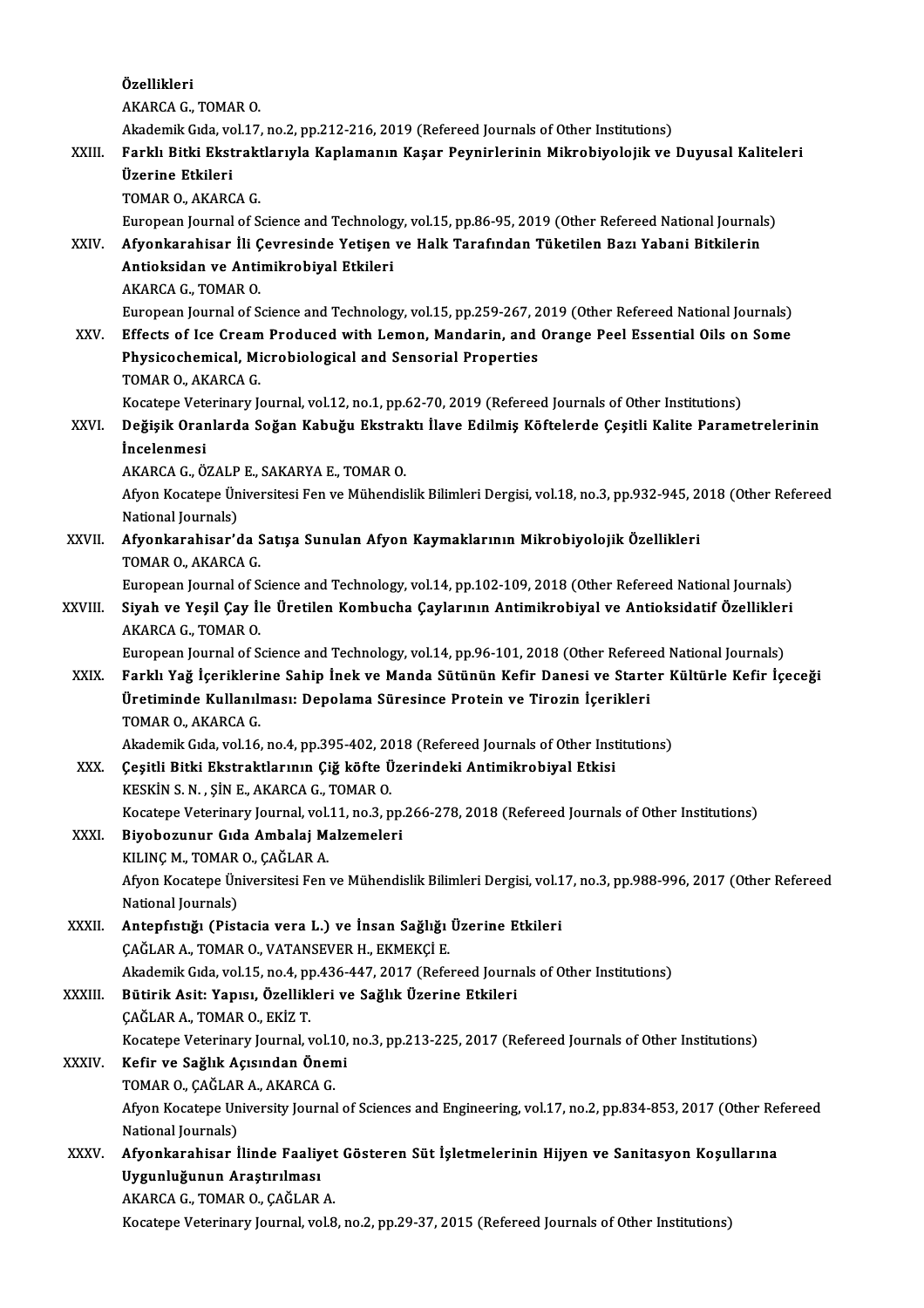| <b>XXXVI</b> | Değişik Oranlarda Tarçın İlave Edilmiş Pastörize Sütlerde Raf Ömrünün Değişimi                                                  |
|--------------|---------------------------------------------------------------------------------------------------------------------------------|
|              | AKARCA G., KAHRAMAN A., TOMAR O.                                                                                                |
|              | Afyon Kocatepe University Journal of Sciences and Engineering, vol.15, no.2, pp.1-9, 2015 (Other Refereed National<br>Journals) |
| XXXVII.      | Chemical and Microbiological Properties of Karinyagi (Butter Stored in Rumen) Consumed in Turkey                                |
|              | AKARCA G., ÇAĞLAR A., TOMAR O.                                                                                                  |
|              | Journal of Food Science and Engineering, vol.5, no.1, pp.37-43, 2015 (Refereed Journals of Other Institutions)                  |
| XXXVIII.     | Production of Afyon Kaymak with Traditional and Technological Methods                                                           |
|              | AKARCA G., TOMAR O., ÇAĞLAR A.                                                                                                  |
|              | Journal of Food Science and Engineering, vol 4, no 3, pp.115-119, 2014 (Refereed Journals of Other Institutions)                |
| <b>XXXIX</b> | Gıda Muhafasında Kullanılan Bazı Doğal Antimikrobiyaller                                                                        |
|              | AKARCA G., GÖK V., TOMAR O.                                                                                                     |
|              | Kocatepe Veterinary Journal, vol.7, no.1, pp.59-68, 2014 (Refereed Journals of Other Institutions)                              |
| XL.          | Mozzarella Peyniri Tanımı Üretim Yöntemleri ve Kalite Parametreleri                                                             |
|              | AKARCA G., ÇAĞLAR A., TOMAR O.                                                                                                  |
|              | Akademik Gıda, vol.11, no.3-4, pp.91-95, 2013 (Refereed Journals of Other Institutions)                                         |
| XLI.         | Antioksidan ve Flavonoid Kaynağı Olarak Karabuğday Fagopyrum esculentum Moench                                                  |
|              | TOMAR O., KUMLAY A. M., ÇAĞLAR A.                                                                                               |
|              | Hasad Gıda, vol.23, no.274, pp.44-49, 2008 (Other Refereed National Journals)                                                   |
| XLII.        | Soya ve Sağlık Üzerine Etkileri                                                                                                 |
|              | TOMAR O.                                                                                                                        |
|              | Akademik Gıda, vol.5, no.27, pp.34-39, 2007 (Other Refereed National Journals)                                                  |
| XLIII.       | Bazı Buğday Genotiplerinde Verim ve Stabilite Performanslarının Rank Analizi ile Belirlenmesi                                   |
|              | Üzerine bir Araştırma                                                                                                           |
|              | OLGUN M., KUMLAY A. M., ÇAĞLAR A., TOMAR O.                                                                                     |
|              | Anadolu Dergisi-Ege Tarımsal Araştırma Enstitüsü, vol.16, no.1, pp.72-82, 2006 (Other Refereed National Journals)               |
| XLIV.        | Gıda Muhafazasında İyonlayıcı Radyasyon Kullanımı ve Son Gelişmeler-II<br>TOMAR O., ERTUGAY M. F.                               |
|              | Dünya Gıda, vol.10, no.8, pp.85-89, 2005 (Other Refereed National Journals)                                                     |
| XLV.         | Gıda Muhafazasında İyonlayıcı Radyasyon Kullanımı ve Son Gelişmeler-I                                                           |
|              | TOMAR O., ERTUGAY M. F.                                                                                                         |
|              | Dünya Gıda, vol.10, no.7, pp.71-75, 2005 (Other Refereed National Journals)                                                     |
| XLVI.        | Yenilebilir Film ve Kaplamalar                                                                                                  |
|              | ERTUGAY M. F., TOMAR O.                                                                                                         |
|              | Akademik Gıda, vol.2, no.10, pp.8-14, 2004 (Other Refereed National Journals)                                                   |
|              |                                                                                                                                 |

- ooks & Book Chapters<br>I. Amarant (Amaranthus spp.) Bitkisinin Genel Özellikleri ve Bileşenleri<br>TOMAR O. SANCAR R Extra Door Shapes.<br>Amarant (Amaranth<br>TOMAR O., SANCAR B. Amarant (Amaranthus spp.) Bitkisinin Genel Özellikleri ve Bileşenleri<br>TOMAR O., SANCAR B.<br>in: Ziraat, Orman ve Su Ürünleri Alanında Gelişmeler, Doç. Dr. Atilla ATİK, Editor, Duvar Yayınları, İzmir, pp.5-32,<br>2022 TOMA<br>in: Zir<br>2022<br>Antim 2022<br>II. Antimicrobial Nanocoating for Food Industry
- MERALR.,CEYLANZ.,KUTLUN.,KILIÇERA.,ÇAĞLARA.,TOMARO. Antimicrobial Nanocoating for Food Industry<br>MERAL R., CEYLAN Z., KUTLU N., KILIÇER A., ÇAĞLAR A., TOMAR O.<br>in: Handbook of Microbial Nanotechnology, Chaudhery Mustansar Hussain, Editor, Elsevier Academic Press,<br>Navgrit, NL MERAL R., CEYLAN Z., KUTLU M<br>in: Handbook of Microbial Nan<br>Newark, NJ, pp.255-283, 2022<br>Covid 10 Bandomiaivle Kün in: Handbook of Microbial Nanotechnology, Chaudhery Mustansar Hussain, Editor<br>Newark, NJ, pp.255-283, 2022<br>III. Covid-19 Pandemisiyle Küresel Tedarik Zincirlerinde Yaşanan Sıkıntılar<br>VII.M47.A.M., TOMAR.Q
- Newark, NJ, pp.255-283, <mark>:</mark><br>Covid-19 Pandemisiyle<br>YILMAZ A. M. , TOMAR O.<br>in: Covid 10 Pandemi Sün Covid-19 Pandemisiyle Küresel Tedarik Zincirlerinde Yaşanan Sıkıntılar<br>YILMAZ A. M. , TOMAR O.<br>in: Covid-19 Pandemi Sürecine Eğitimden Ekonomiye Farklı Perspektiflerden Bakış, Dr. Sümeyye ALTIPARMAK,<br>Editer İlrad Yayınayi, YILMAZ A. M. , TOMAR O.<br>in: Covid-19 Pandemi Sürecine Eğitimden Ekoı<br>Editor, İksad Yayınevi, Ankara, pp.81-99, 2022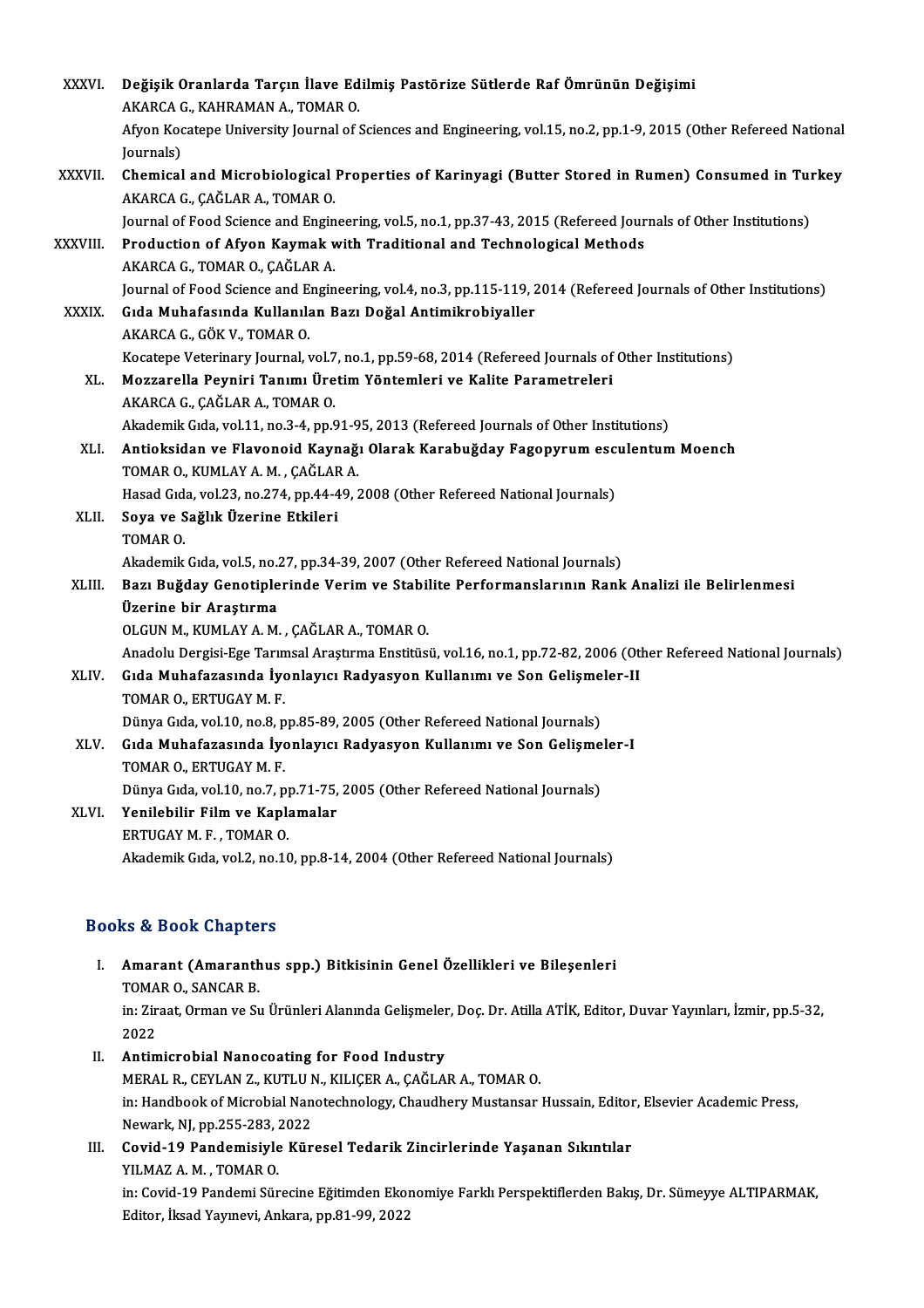IV. Tüketicilerin Geri Dönüşüm Davranışları İle İlgili Bir Literatür İncelemesi<br>YU MAZ A M NİVAZ Ö G TOMAR Q Tüketicilerin Geri Dönüşüm Davra<br>YILMAZ A.M., NİYAZ Ö.C., TOMAR O.<br>in:Ziraat Orman ve Su Ürünlerinde A. YILMAZ A. M. , NİYAZ Ö. C. , TOMAR O.<br>in: Ziraat, Orman ve Su Ürünlerinde Araştırma ve Değerlendirmeler-II, Prof. Dr. Ali Musa BOZDOĞAN, Prof. Dr. Nigar YarpuzBOZDOĞAN,Editor,GeceKitaplığı,Ankara,pp.63-82,2021 in: Ziraat, Orman ve Su Ürünlerinde Araştırma ve Değerlendirmeler-II, Prof. Dr. Ali Musa BOZDOĞAN, Prof. Dr.<br>Nigar Yarpuz BOZDOĞAN, Editor, Gece Kitaplığı, Ankara, pp.63-82, 2021<br>V. Coğrafi İşaret Konusunu Tüketiciler Açıs Nigar Yarpuz BOZDOĞAN, Editor, Gece<br>Coğrafi İşaret Konusunu Tüketicil<br>YILMAZ A. M. , NİYAZ Ö. C. , TOMAR O.<br>inı Zirast Orman ve Su Ürünlerinde Aı Coğrafi İşaret Konusunu Tüketiciler Açısından Ele Alan Yayınlara İlişkin Bir Literatür İncelemesi<br>YILMAZ A. M. , NİYAZ Ö. C. , TOMAR O.<br>in: Ziraat, Orman ve Su Ürünlerinde Araştırma ve Değerlendirmeler, Prof. Dr. Taner AKA YILMAZ A. M. , NİYAZ Ö. C. , TOMAR O.<br>in: Ziraat, Orman ve Su Ürünlerinde Araştırma ve Değerlendirmeler, Prof. Dr. Taner AKAR, Doç. Dr. Tugay AYAŞAN,<br>Doç. Dr. Ümit AYATA,, Editor, Gece Kitaplığı, Ankara, pp.181-211, 2021 VI. Mozzarella Peyniri AKARCAG.,ÇAĞLARA.,TOMARO. Mozzarella Peyniri<br>AKARCA G., ÇAĞLAR A., TOMAR O.<br>LAP LAMBERT Academic Publishing, Deutschland, 2017<br>Eungtional Properties Of Claye VII. Functional Properties Of Clove<br>TOMAR O., KILINÇ M. LAP LAMBERT Acade<br>Functional Propert<br>TOMAR O., KILINÇ M.<br>in: Eon Matematik M. Functional Properties Of Clove<br>TOMAR O., KILINÇ M.<br>in: Fen, Matematik, Mühendislik ve Doğa Araştırmaları 2017, Çiftçi, N. et al., Editor, Çizgi Bookstore Publications,<br>Kanya, pp.95,90, 2017 TOMAR O., KILINÇ M.<br>in: Fen, Matematik, Müh<br>Konya, pp.85-90, 2017<br>Forklı Coğrofi Bölgel in: Fen, Matematik, Mühendislik ve Doğa Araştırmaları 2017, Çiftçi, N. 6<br>Konya, pp.85-90, 2017<br>VIII. Farklı Coğrafi Bölgelerdeki Mineralli Suların Kalite Özellikleri<br>User M. T. Goğlar A. Temar Q Konya, pp.85-90, 2017<br>VIII. Farklı Coğrafi Bölgelerdeki Mineralli Suların Kalite Özellikleri<br>Uçar M. T. , Çağlar A., Tomar O. Farklı Coğrafi Bölgelerdeki Mineralli Suların Kalit<br>Uçar M. T. , Çağlar A., Tomar O.<br>LAP LAMBERT Academic Publishing, Saarbrücken, 2016<br>Cida Muhafarasında İvanlayısı Badyasyan Kullanı Uçar M. T. , Çağlar A., Tomar O.<br>LAP LAMBERT Academic Publishing, Saarbrücken, 2016<br>IX. Gıda Muhafazasında İyonlayıcı Radyasyon Kullanımı ve Son Gelişmeler<br>TOMAR O. ERTUCAY M. E LAP LAMBERT Academic F<br>Gıda Muhafazasında İye<br>TOMAR O., ERTUGAY M. F.<br>LAB LAMBERT Asademis L Gıda Muhafazasında İyonlayıcı Radyasyon Kullanımı ve Son Ge<br>TOMAR O., ERTUGAY M. F.<br>LAP LAMBERT Academic Publishing, Saarbrücken, Deutschland, 2016

# LAP LAMBERT Academic Publishing, Saarbrucken, Deutschland, 2016<br>Refereed Congress / Symposium Publications in Proceedings

| Refereed Congress / Symposium Publications in Proceedings |                                                                                                          |  |
|-----------------------------------------------------------|----------------------------------------------------------------------------------------------------------|--|
| L.                                                        | Antioxidant and Antimicrobial Properties of the Plant Agrimonia eupatoria L.                             |  |
|                                                           | ÇAĞLAR A., TOMAR O., SANCAR B., ATASEVEN M.                                                              |  |
|                                                           | 9th International Conference on Agriculture, Animal Sciences and Rural Development (ISPEC 2022), Burdur, |  |
|                                                           | Turkey, 19 March 2022, pp 833-846                                                                        |  |
| II.                                                       | Difficulties in Food Security with the Covid-19 Pandemic                                                 |  |
|                                                           | ÇAĞLAR A., TOMAR O., YILMAZ A. M., ATASEVEN M.                                                           |  |
|                                                           | 9th International Conference on Agriculture, Animal Sciences and Rural Development (ISPEC 2022), Burdur, |  |
|                                                           | Turkey, 19 March 2022, pp.764-773                                                                        |  |
| III.                                                      | Functional Food and Pharmacological Properties of Capparis spinosa L. Plant                              |  |
|                                                           | SANCAR B, TOMAR O                                                                                        |  |
|                                                           | 9th International Conference on Agriculture, Animal Sciences and Rural Development (ISPEC 2022), Burdur, |  |
|                                                           | Turkey, 19 March 2022, pp.716-737                                                                        |  |
| IV.                                                       | Plants Containing Natural Dyes and Their Sustainability                                                  |  |
|                                                           | <b>SANCAR B, TOMAR O</b>                                                                                 |  |
|                                                           | 9th International Conference on Agriculture, Animal Sciences and Rural Development (ISPEC 2022), Burdur, |  |
|                                                           | Turkey, 19 March 2022, pp 703-715                                                                        |  |
| V.                                                        | The Importance of Agricultural Production for Food Safety                                                |  |
|                                                           | TOMAR O, YILMAZ A M                                                                                      |  |
|                                                           | 9th International Conference on Agriculture, Animal Sciences and Rural Development (ISPEC 2022), Burdur, |  |
|                                                           | Turkey, 19 March 2022, pp.752-763                                                                        |  |
| VI.                                                       | Geographical Indication Cheese Consumption Behavior of Consumers                                         |  |
|                                                           | YILMAZ A. M., TOMAR O., NİYAZ Ö. C.                                                                      |  |
|                                                           | 9th International Conference on Agriculture, Animal Sciences and Rural Development (ISPEC 2022), Burdur, |  |
|                                                           | Turkey, 19 March 2022, pp 774-789                                                                        |  |
| VII.                                                      | Usage of Amaranthus spp. As A Functional and Alternative Nutritional Source                              |  |
|                                                           | <b>TOMADO CANCADD</b>                                                                                    |  |

TOMARO.,SANCARB.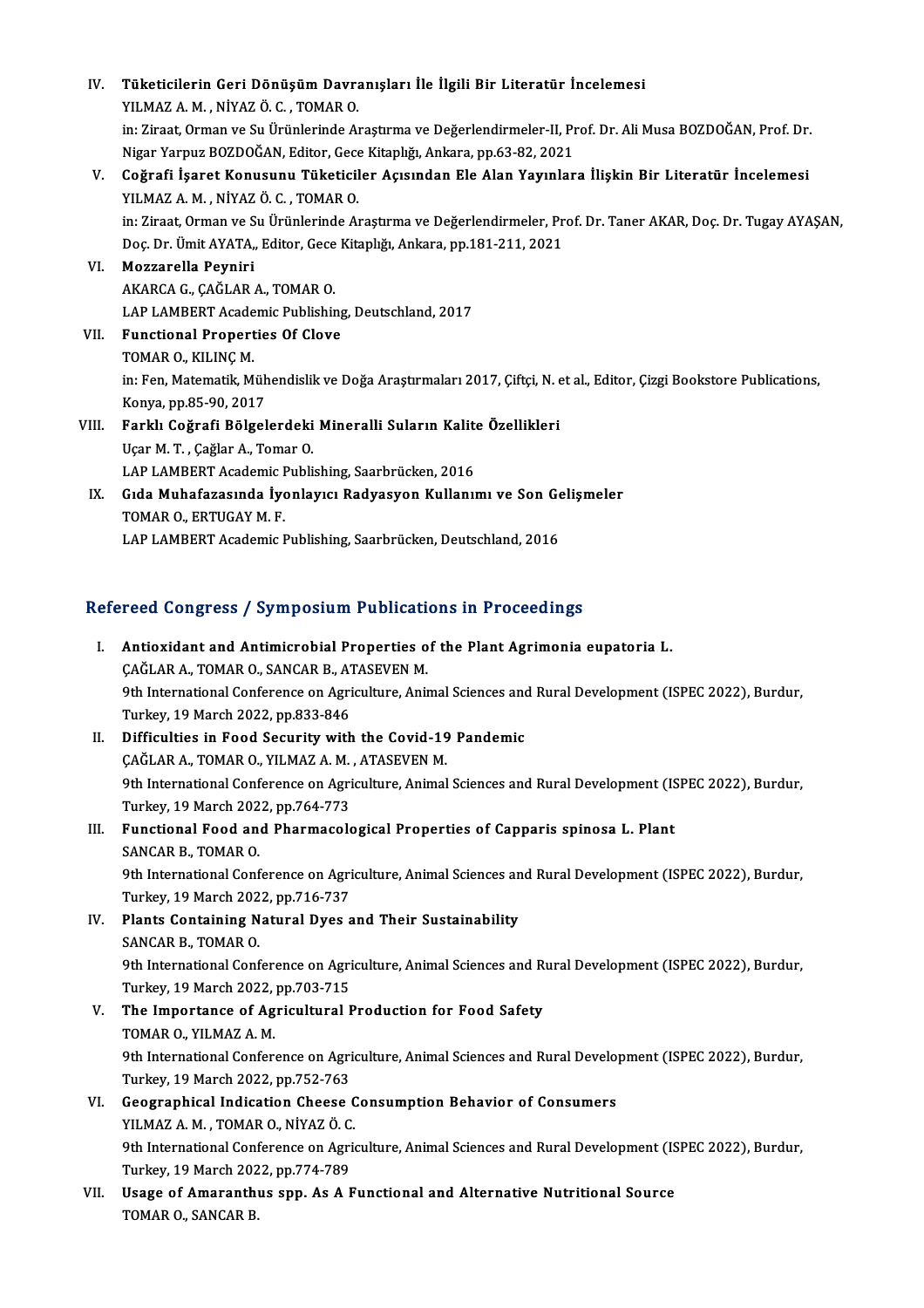9th International Conference on Agriculture, Animal Sciences and Rural Development (ISPEC 2022), Burdur,<br>Turkey, 10 Marsh 2022, np.922,941 9th International Conference on Agri<br>Turkey, 19 March 2022, pp.923-941<br>The Euture of Agricultural Touri 9th International Conference on Agriculture, Animal Sciences and Rural<br>Turkey, 19 March 2022, pp.923-941<br>VIII. The Future of Agricultural Tourism (Agro-Tourism) In Turkey<br>VII MAZA M. TOMAR O

- Turkey, 19 March 2022, pp.923-941<br>The Future of Agricultural Tourism (Agro-Tourism) In Turkey<br>YILMAZ A. M. . TOMAR O. The Future of Agricultural Tourism (Agro-Tourism) In Turkey<br>YILMAZ A. M. , TOMAR O.<br>9th International Conference on Agriculture, Animal Sciences and Rural Development (ISPEC 2022), Burdur,<br>Turkey, 19 March 2022, nn 790,904 YILMAZ A. M. , TOMAR O.<br>9th International Conference on Agri<br>Turkey, 19 March 2022, pp.790-804<br>A Sample Observation for Castro 9th International Conference on Agriculture, Animal Sciences and Rural Development (ISPEC 2022), Burdur,<br>Turkey, 19 March 2022, pp.790-804<br>IX. A Sample Observation for Gastronomic Applications: Interaction of Lemon or Appl
- Turkey, 19 March 2022, pp.790-804<br>A Sample Observation for Gastronomic App<br>Olive Oil with Sea Bass Fillet and Beefsteak<br>CEVLAN 7, TOMAR O, CAČLAR A, CETINKAVA T A Sample Observation for Gastronomic App<br>Olive Oil with Sea Bass Fillet and Beefsteak<br>CEYLAN Z., TOMAR O., ÇAĞLAR A., ÇETİNKAYA T.<br>III BALKAN ACRICULTIPAL CONCRESS (ACRIBA Olive Oil with Sea Bass Fillet and Beefsteak<br>CEYLAN Z., TOMAR O., ÇAĞLAR A., ÇETİNKAYA T.<br>III. BALKAN AGRICULTURAL CONGRESS (AGRIBALKAN 2021), Edirne, Turkey, 29 August 2021, pp.828-838
- CEYLAN Z., TOMAR O., ÇAĞLAR A., ÇETİNKAYA T.<br>III. BALKAN AGRICULTURAL CONGRESS (AGRIBALKAN 2021), Edirne, Turkey, 29 August 2021, pp.828<br>X. A Sensory Observation at a House for Different Fish Species Stored at Room Tempera III. BALKAN AGRICULTURAL CONGRESS (AGRIBA<br>A Sensory Observation at a House for Diffe<br>CEYLAN Z., TOMAR O., ÇAĞLAR A., ÇETİNKAYA T.<br>2nd International Conference on Bow Materials t A Sensory Observation at a House for Different Fish Species Stored at Room Temperature<br>CEYLAN Z., TOMAR O., ÇAĞLAR A., ÇETİNKAYA T.<br>2nd International Conference on Raw Materials to Processed Foods (RPFOODS 2021), Adana, Tu CEYLAN Z., TOMAR O., ÇAĞLAR A., ÇETİNKAYA T.<br>2nd International Conference on Raw Materials to Processed Foods (RPFOODS 2021), Adana, Turkey, 03 June<br>2021, pp.142-149 2nd International Conference on Raw Materials to Processed Foods (RPFOODS 2<br>2021, pp.142-149<br>XI. A Sensory Observation for Cold Stored Beef Steak and Norway Salmon<br>CEVLAN Z. TOMAR O. CAČLAR A. CETINKAVA T
- 2021, pp.142-149<br>A Sensory Observation for Cold Stored Bee<br>CEYLAN Z., TOMAR O., ÇAĞLAR A., ÇETİNKAYA T.<br>2nd International Conference on Bayy Materials t 2nd International Conference on Raw Materials to Processed Foods (RPFOODS 2021), Adana, Turkey, 03 June 2021, pp.236-242 CEYLAN Z., TOMAR O., ÇAĞLAR A., ÇETİNKAYA T. 2nd International Conference on Raw Materials to Processed Foods (RPFOODS 202<br>2021, pp.236-242<br>XII. Tüketicilerin Geri Dönüşüm Davranışları İle İlgili Bir Literatür İncelemesi<br>VII.MAZAM NİVAZÖ C. TOMAR O
- 2021, pp.236-242<br><mark>Tüketicilerin Geri Dönüşüm Davr</mark>a<br>YILMAZ A. M. , NİYAZ Ö. C. , TOMAR O.<br>International Climate Change Congree Tüketicilerin Geri Dönüşüm Davranışları İle İlgili Bir Literatür İncelemesi<br>YILMAZ A. M. , NİYAZ Ö. C. , TOMAR O.<br>International Climate Change Congress (IGCCC 2021), Çanakkale, Turkey, 03 June 2021, pp.339-340<br>Türkiye'deki

YILMAZ A. M. , NİYAZ Ö. C. , TOMAR O.<br>International Climate Change Congress (IGCCC 2021), Çanakkale, Turkey, 03 June 2021, pp.339-340<br>XIII. Türkiye'deki Tüketicilerin Katı Atıkların Geri Dönüşümü Konusundaki Bilinç Düz International Climate Change Congr<br>Türkiye'deki Tüketicilerin Katı<br>Farkındalıklarının Belirlenmesi<br>YU MAZ A M. NİYAZÖ C. TOMAP Türkiye'deki Tüketicilerin Katı Atı<br>Farkındalıklarının Belirlenmesi<br>YILMAZ A.M., NİYAZ Ö.C., TOMAR O.<br>International Climate Change Congres Farkındalıklarının Belirlenmesi<br>YILMAZ A. M. , NİYAZ Ö. C. , TOMAR O.<br>International Climate Change Congress (IGCCC 2021), Çanakkale, Turkey, 03 June 2021, pp.289-290<br>Yumurtada Kalitavi Etkilovan Faktörler.

- YILMAZ A. M. , NİYAZ Ö. C. , TOMAR O.<br>International Climate Change Congress (IGCO)<br>XIV. **Yumurtada Kaliteyi Etkileyen Faktörler**<br>ISTEK Ö.. TOMAR O. International Climat<br>**Yumurtada Kalite<br>İSTEK Ö., TOMAR O.**<br>4. Uluslararesi Tarır 4. Uluslararası Tarım, Çevre ve Sağlık Kongresi (ICAEH 2021), Aydın, Turkey, 20 May 2021, pp.93-100 İSTEK Ö., TOMAR O.<br>4. Uluslararası Tarım, Çevre ve Sağlık Kongresi (ICAEH 2021), Aydın, Turkey, 20 May 2021, pp.93-100<br>XV. Akgünlük Ağacı (Boswellia serrata) Reçinesinin Çeşitli Çözücülerdeki Ekstraktlarının Antibakter
- 4. Uluslararası Tarım, Çev<br>Akgünlük Ağacı (Bosw<br>Etkisinin Belirlenmesi<br>TOMAR O. İSTEK Ö Akgünlük Ağacı (I<br>Etkisinin Belirlen<br>TOMAR O., İSTEK Ö.<br>4. Illuslararası Tanır Etkisinin Belirlenmesi<br>TOMAR O., İSTEK Ö.<br>4. Uluslararası Tarım, Çevre ve Sağlık Kongresi (ICAEH 2021), Aydın, Turkey, 20 May 2021, pp.101-108<br>Sarbast Carinan ve Kafas Tini Yatistirma Sistamlarındaki Tavuklardan Elda Edila
	-

### TOMAR O., İSTEK Ö.<br>4. Uluslararası Tarım, Çevre ve Sağlık Kongresi (ICAEH 2021), Aydın, Turkey, 20 May 2021, pp.101-108<br>XVI. Serbest Gezinen ve Kafes Tipi Yetiştirme Sistemlerindeki Tavuklardan Elde Edilen Yumurtaların 4. Uluslararası Tarım, Çevre ve Sağlık Kon<br>Serbest Gezinen ve Kafes Tipi Yetiştiı<br>Kalite Özelliklerinin Karşılaştırılması<br>TOMAR O. İSTEK Ö Serbest Gezinen v<br>Kalite Özelliklerin<br>TOMAR 0., İSTEK Ö.<br>4th International He Kalite Özelliklerinin Karşılaştırılması<br>TOMAR 0., İSTEK Ö.<br>4th International Health Science and Life Congress (IHSLC 2021), Burdur, Turkey, 08 April 2021, pp.825-831<br>Süt Ününlerinde Tıbbi ve Arematik Bitkilerin Kullerum.

TOMAR O., İSTEK Ö.<br>4th International Health Science and Life Congress (IHSLC 202<br>XVII. 8üt Ürünlerinde Tıbbi ve Aromatik Bitkilerin Kullanımı<br>1975-yü analalanı Süt Ürünlerinde Tıbbi ve Aromatik Bitkilerin Kullanımı<br>İSTEK Ö., TOMAR O. Süt Ürünlerinde Tıbbi ve Aromatik Bitkilerin Kullanımı<br>İSTEK Ö., TOMAR O.<br>4th International Health Science and Life Congress (IHSLC 2021), Burdur, Turkey, 08 April 2021, pp.815-824<br>Pharmasologisal Proporties of Faglawood P

## XVIII. Pharmacological Properties of Eaglewood Plant (Aquilaria agallocha Roxb.)<br>TOMAR O., İSTEK Ö. 4th International He<br>Pharmacological<br>TOMAR O., İSTEK Ö.<br><sup>2. Hluclarorocu Toru</sub></sup>

Pharmacological Properties of Eaglewood Plant (Aquilaria agallocha Roxb.)<br>TOMAR O., İSTEK Ö.<br>3. Uluslararası Tarım, Çevre ve Sağlık Kongresi (ICAEH 2020), Aydın, Turkey, 12 - 14 November 2020, pp.642-650<br>Determination of A

## TOMAR O., İSTEK Ö.<br>3. Uluslararası Tarım, Çevre ve Sağlık Kongresi (ICAEH 2020), Aydın, Turkey, 12 - 14 November 2020, pp.<br>XIX. Determination of Antimicrobial Effect of Almond Tree (Prunus amygdalus L.) Resin Extracts<br> 3. Uluslararası Tarın<br>Determination of<br>TOMAR 0., İSTEK Ö.<br><sup>2. Hluslararası Tarın</sup> Determination of Antimicrobial Effect of Almond Tree (Prunus amygdalus L.) Resin Extracts<br>TOMAR 0., İSTEK Ö.<br>3. Uluslararası Tarım, Çevre ve Sağlık Kongresi (ICAEH 2020), Aydın, Turkey, 12 - 14 November 2020, pp.651-658<br>Pl

## TOMAR O., İSTEK Ö.<br>3. Uluslararası Tarım, Çevre ve Sağlık Kongresi (ICAEH 2020), Ay<br>XX. Black Garlic (Allium sativum L.) and Biological Activities<br>TOMAR O., İSTEK Ö. 3. Uluslararası Tarım<br><mark>Black Garlic (Alliu</mark><br>TOMAR 0., İSTEK Ö.<br>IV. International Eu

Black Garlic (Allium sativum L.) and Biological Activities<br>TOMAR 0., İSTEK Ö.<br>IV. International Eurasian Agriculture and Natural Sciences Congress (Agrieurasia 2020), Antalya, Turkey, 30 - 31<br>Ostabar 2020, pp.225, 221 TOMAR O., İSTEK Ö.<br>IV. International Eurasian A<br>October 2020, pp.225-231<br>Determination of the An IV. International Eurasian Agriculture and Natural Sciences Congress (Agrieurasia 2020), Antalya, Turkey, 30<br>October 2020, pp.225-231<br>XXI. Determination of the Antibacterial Effect of Extracts of Peach Tree (Prunus persica

October 2020, pp.22<br><mark>Determination of</mark><br>Different Solvents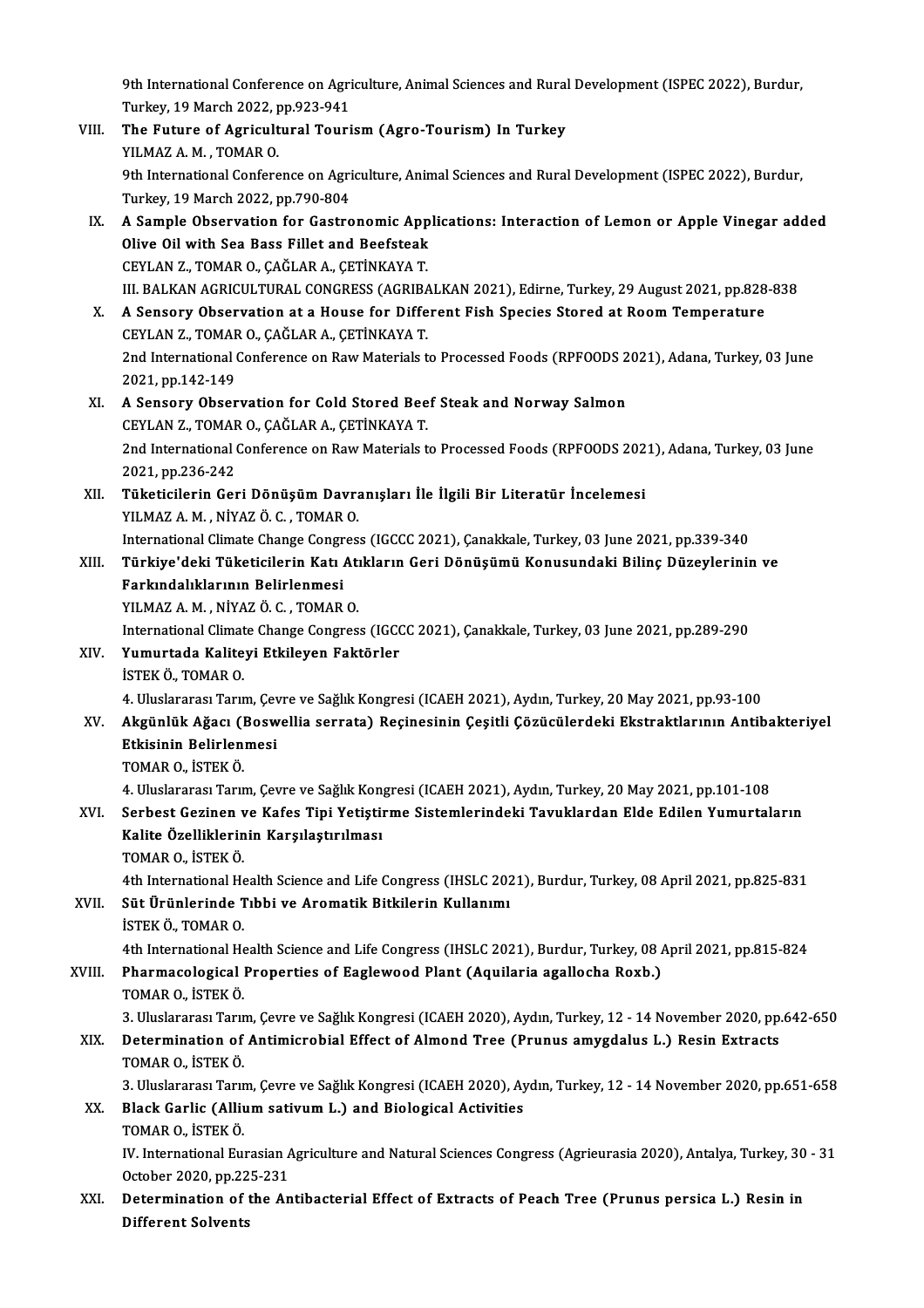|         | TOMAR O., İSTEK Ö.                                                                                                                                                |
|---------|-------------------------------------------------------------------------------------------------------------------------------------------------------------------|
|         | IV. International Eurasian Agriculture and Natural Sciences Congress (Agrieurasia 2020), Antalya, Turkey, 30 - 31                                                 |
|         | October 2020, pp.232-238                                                                                                                                          |
| XXII.   | The Effect of Functional Vinegar Varieties in Slimming Diets                                                                                                      |
|         | AKARCA G., TOMAR O., İSTEK Ö.                                                                                                                                     |
|         | III. International Eurasian Agriculture and Natural Sciences Congress, Antalya, Turkey, 17 - 20 October 2019,                                                     |
|         | pp 344-350                                                                                                                                                        |
| XXIII.  | The Use of Probiotics in Pasta Filata Cheese                                                                                                                      |
|         | ÇAĞLAR A., AKARCA G., TOMAR O., EKMEKÇİ E.                                                                                                                        |
| XXIV.   | 2. Uluslararası Tarım, Çevre ve Sağlık Kongresi (ICAEH 2019), Aydın, Turkey, 18 - 19 October 2019, pp.1620-1630<br><b>Breast Milk and Prebiotics</b>              |
|         | EKMEKÇİ E., ÇAĞLAR A., AKARCA G., TOMAR O.                                                                                                                        |
|         | 2. Uluslararası Tarım, Çevre ve Sağlık Kongresi (ICAEH 2019), Aydın, Turkey, 18 - 19 October 2019, pp.34                                                          |
| XXV     | Health Benefits of Toothpick-Plant (Ammi visnaga L.)                                                                                                              |
|         | VATANSEVER H., ÇAĞLAR A., TOMAR O., AKARCA G.                                                                                                                     |
|         | 2. Uluslararası Tarım, Çevre ve Sağlık Kongresi (ICAEH 2019), Aydın, Turkey, 18 - 19 October 2019, pp.54                                                          |
| XXVI.   | Use of Encapsulated Probiotic Bacteria in Cheese Technology                                                                                                       |
|         | ÇAĞLAR A., TOMAR O., AKARCA G., VATANSEVER H.                                                                                                                     |
|         | 2. Uluslararası Tarım, Çevre ve Sağlık Kongresi (ICAEH 2019), Aydın, Turkey, 18 - 19 October 2019, pp.1642-1651                                                   |
| XXVII.  | <b>Effect of Vinegar on Health</b>                                                                                                                                |
|         | TOMAR O., AKARCA G., ÇAĞLAR A., İSTEK Ö.                                                                                                                          |
|         | 5th International Eurasian Congress on Natural Nutrition, Healthy Life Sport (NATURAL 2019), Ankara, Turkey, 2 -                                                  |
|         | 06 October 2019, pp.291-300<br>Effect of Natural Mineral Waters on Human Health                                                                                   |
| XXVIII. | ÇAĞLAR A., TOMAR O., AKARCA G., ATASEVEN M.                                                                                                                       |
|         | 5th International Eurasian Congress on Natural Nutrition, Healthy Life Sport (NATURAL 2019), Ankara, Turkey, 2 -                                                  |
|         | 06 October 2019, pp.301-312                                                                                                                                       |
| XXIX.   | Kayısı Ağacı Reçinesinin Değişik Çözücülerdeki Ekstraktlarının Antibakteriyel Etkisinin Belirlenmesi                                                              |
|         | AKARCA G. TOMAR O. ISTEK Ö.                                                                                                                                       |
|         | 2nd International Health Science and Life Congress (IHSLC 2019), Burdur, Turkey, 24 - 27 April 2019, pp.1194-                                                     |
|         | 1203                                                                                                                                                              |
| XXX.    | Süt ve Süt Ürünlerinde Küf Türlerinin Oluşturduğu Mikotoksinlerin Halk Sağlığı Açısından Önemi                                                                    |
|         | İSTEK Ö., AKARCA G., TOMAR O.                                                                                                                                     |
|         | 2nd International Health Science and Life Congress (IHSLC 2019), Burdur, Turkey, 24 - 27 April 2019, pp.1401-                                                     |
|         | 1408                                                                                                                                                              |
| XXXI.   | Use of Different Packaging Materials in Tulum Cheese<br>BEYKAYA M., ÇAĞLAR A., TOMAR O.                                                                           |
|         | IV. International Academic Research Congress (INES), ALANYA, Turkey, 30 October - 03 November 2018, pp.251                                                        |
| XXXII.  | The Investigation of Some Properties of Erzincan Tulum Cheese, Ripening With Different Packaging                                                                  |
|         | Materials                                                                                                                                                         |
|         | TOMAR O                                                                                                                                                           |
|         | International Academic Research Congress (INES), ALANYA, Turkey, 30 October - 03 November 2018, pp.489-494                                                        |
| XXXIII. | The Impact of the Mullein (Verbascum thapsus) Flowers on Some Food Pathogens of Different                                                                         |
|         | <b>Solvent Extracts</b>                                                                                                                                           |
|         | TOMAR O.                                                                                                                                                          |
|         | Uluslararası Tarım, Çevre ve Sağlık Kongresi, Aydın, Turkey, 26 - 28 October 2018, pp.1590-1600                                                                   |
| XXXIV.  | Giant Fennel (Ferula communis): An Undiscovered Value                                                                                                             |
|         | GÜNEY İ., TOMAR O., ÇAPAN G.                                                                                                                                      |
| XXXV.   | Uluslararası 4. Tıbbi ve Aromatik Bitkiler Sempozyumu, İzmir, Turkey, 2 - 04 October 2018, pp.153<br>A Hidden Healing Treasure: Guelder Rose (Viburnum opulus L.) |
|         | ERDUR S., TOMAR O., YILDIRIM G.                                                                                                                                   |
|         |                                                                                                                                                                   |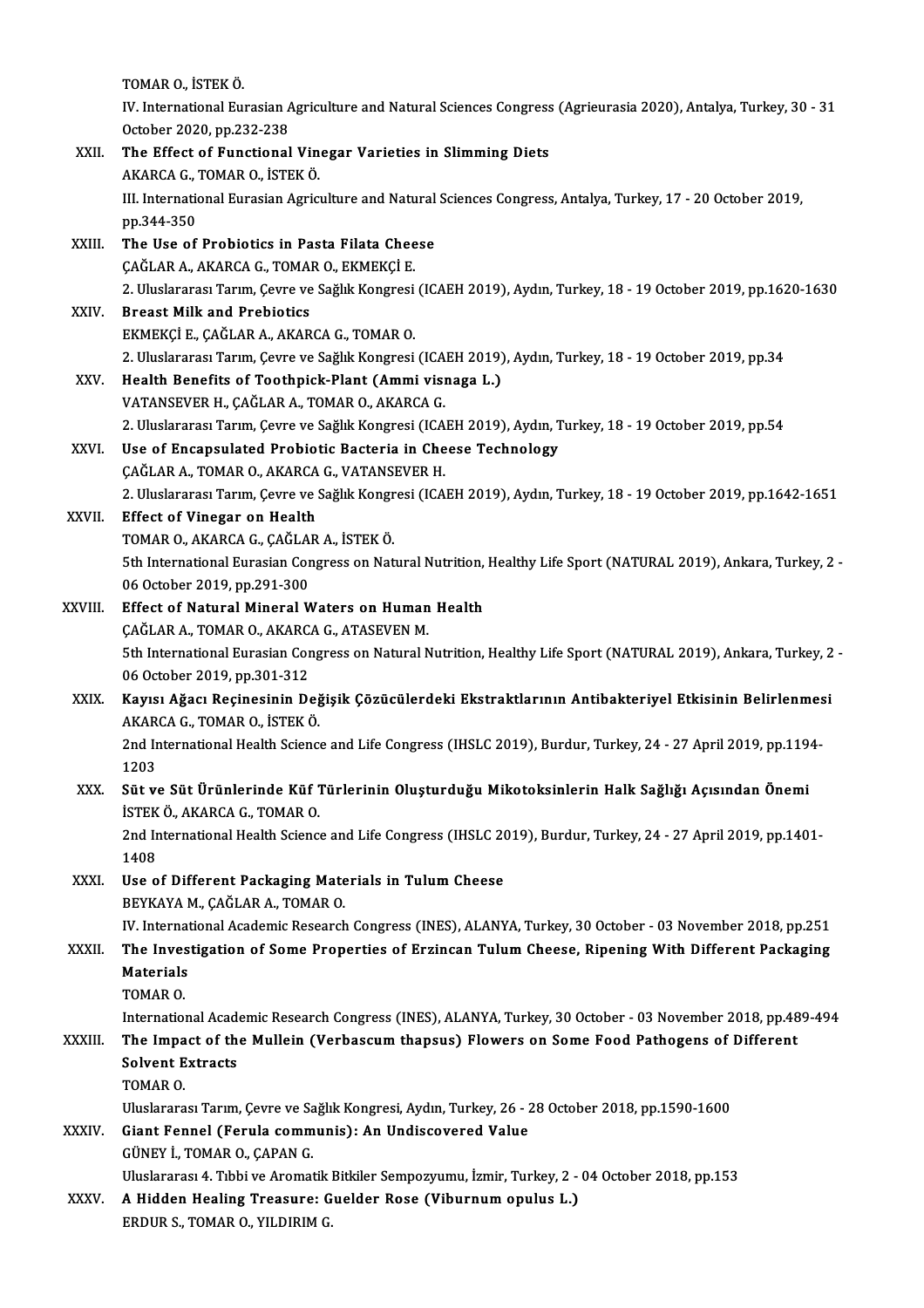|              | Uluslararası 4. Tıbbi ve Aromatik Bitkiler Sempozyumu, İzmir, Turkey, 2 - 04 October 2018, pp.149                  |
|--------------|--------------------------------------------------------------------------------------------------------------------|
| <b>XXXVI</b> | Chia (Salvia Hispanica): Functional Food And Health Relation                                                       |
|              | KILINÇ M., TOMAR O., ÇAĞLAR A.                                                                                     |
|              | International Congress of Health and Environment, Adana, Turkey, 23 - 25 October 2017, pp.425                      |
| XXXVII.      | Effects Of Alkanna tinctoria On Human Health                                                                       |
|              | KILINÇ M., TOMAR O., AKARCA G.                                                                                     |
|              | International Congress of Health and Environment, Adana, Turkey, 23 - 25 October 2017, pp.426                      |
| XXXVIII.     | Antimicrobial Effect Of Various Plants Against Microbial Spoilages Of Sucuk                                        |
|              | EKİZ T, TOMAR O, KILINÇ M.                                                                                         |
|              | II. INES International Academic Research Congress, Alanya, Turkey, 18 - 21 October 2017, pp.1173-1179              |
| <b>XXXIX</b> | The Healty Relationship Of Black Cumin (Nigella Sativa L.) Which Is A Medicinal Plant                              |
|              | ÇAĞLAR A., TOMAR O., VATANSEVER H.                                                                                 |
|              | II. INES International Academic Research Congress, Alanya, Turkey, 18 - 21 October 2017, pp.1165-1172              |
| XL.          | Alternative To Food Preservatives: Terminalia Chebula Retzius                                                      |
|              | TOMAR O, EKİZ T                                                                                                    |
|              | II. INES International Academic Research Congress, Alanya, Turkey, 18 - 21 October 2017, pp.614                    |
| XLI.         | Use of Some Plants With Antibacterial and Antifungal Properties In The Conservation of Sucuk                       |
|              | EKİZ T, TOMAR O                                                                                                    |
|              | At The 1st International Congress on Medicinal and Aromatic Plants - Natural and Healthy Life, Konya, Turkey, 10 - |
|              | 12 May 2017, pp.1094                                                                                               |
| XLII.        | Sage (Salvia Officinalis L.)                                                                                       |
|              | EKİZ T., TOMAR O., KILINÇ M.                                                                                       |
|              | At The 1st International Congress on Medicinal and Aromatic Plants - Natural and Healthy Life, Konya, Turkey, 10 - |
|              | 12 May 2017, pp 1091                                                                                               |
| XLIII.       | Investigation of Antimicrobial Effect of Sumac and Cinnamon Extracts on Parsley<br>TOMAR O, AKARCA G, EKİZ T.      |
|              | At The 1st International Congress on Medicinal and Aromatic Plants - Natural and Healthy Life, Konya, Turkey, 10 - |
|              | 12 May 2017, pp 1075                                                                                               |
| XLIV.        | Natural Pharmacy: Clove (Syzygium Aromaticum)                                                                      |
|              | TOMAR O., KILINÇ M., ÇAĞLAR A.                                                                                     |
|              | At The 1st International Congress on Medicinal and Aromatic Plants - Natural and Healthy Life, Konya, Turkey, 10 - |
|              | 12 May 2017, pp 1095                                                                                               |
| XLV.         | Hurdle Technology in Traditional Foods Preservation                                                                |
|              | AKARCA G., TOMAR O., GÖK V.                                                                                        |
|              | The 3rd International Symposium on "Traditional Foods from Adriatic to Caucasus", 1 - 04 October 2015, pp.629      |
| XLVI.        | Functional Foods in The Ottoman Empire                                                                             |
|              | Ayşin K., AKARCA G., TOMAR O.                                                                                      |
|              | The 3rd International Symposium on "Traditional Foods from Adriatic to Caucasus, 1 - 04 October 2015, pp.560       |
| XLVII.       | Change Of The Shelf Life Of Pasteurized Milk Which Added In Various Amonds Of Cinnamon                             |
|              | AKARCA G., Ayşin K., TOMAR O.                                                                                      |
|              | The 3rd International Symposium on "Traditional Foods from Adriatic to Caucasus", 1 - 04 October 2015, pp.180      |
| XLVIII.      | Mercanköşk türlerinin antioksidan ve antimikrobiyal etkisi                                                         |
|              | Ayşin K., AKARCA G., TOMAR O.                                                                                      |
|              | 5. Gida Güvenliği Kongresi, Turkey, 7 - 08 May 2015, pp 178                                                        |
| XLIX.        | Using pulsed electric fields pef tecnology for raw milk pasteurization                                             |
|              | Ayşin K., AKARCA G., TOMAR O.                                                                                      |
|              | 2nd International Agriculture, Food and Gastronomy Congress "from the field to the table ", 8 - 12 April 2015,     |
|              | pp 118                                                                                                             |
| L.           | Tarçının Antimikrobiyal Etkisi                                                                                     |
|              | Ayşin K., AKARCA G., TOMAR O.<br>Gıda Mühendisliği 5.Geleneksel Öğrenci Kongresi, Turkey, 24 - 25 April 2014, pp.2 |
|              |                                                                                                                    |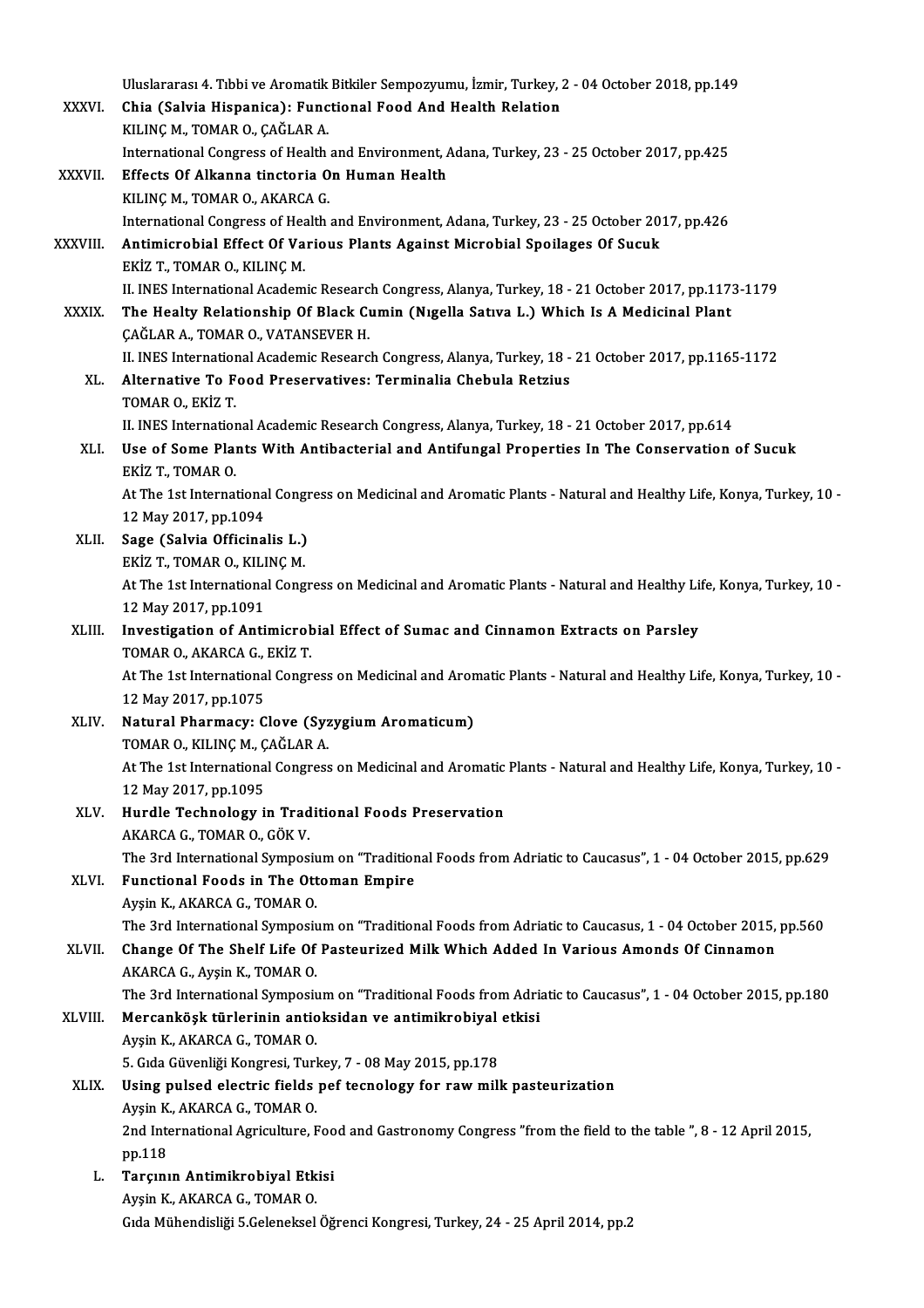| LI.    | Kenger Kahvesi ve Geleneksel Üretim Uygulamaları                                                               |
|--------|----------------------------------------------------------------------------------------------------------------|
|        | Ayşin K., AKARCA G., TOMAR O.                                                                                  |
|        | Gıda Mühendisliği 5.Geleneksel Öğrenci Kongresi, Turkey, 24 - 25 April 2014                                    |
| LII.   | Geleneksel Afyonkarahisar Göce Tarhanasının Kimyasal ve Mikrobiyolojik Özellikleri                             |
|        | TOMAR O., AKARCA G.                                                                                            |
|        | 4. Geleneksel Gıdalar Sempozyumu, Turkey, 17 - 19 April 2014, pp.590                                           |
| LIII.  | Çiğ Sütten Üretilen Beyaz Peynirlerin Mikrobiyolojik Kalite Özellikleri Üzerine Kekik ve Farklı                |
|        | Oranlarda Kekik Yağının Etkisi                                                                                 |
|        | AKARCA G., ÇAĞLAR A., TOMAR O., KARA R.                                                                        |
|        | 4 Geleneksel Gıdalar Sempozyumu, Turkey, 17 - 19 April 2014, pp.592                                            |
| LIV.   | Göden Tereyağı                                                                                                 |
|        | AKARCA G., TOMAR O.                                                                                            |
|        | 4. Geleneksel Gıdalar Sempozyumu, Turkey, 17 - 19 April 2014, pp.472                                           |
| LV.    | Afyonkarahisarda Geleneksel Bir Ürün Haşhaş                                                                    |
|        | TOMAR O., ÇAĞLAR A., AKARCA G.                                                                                 |
|        | 4. Geleneksel Gıdalar Sempozyumu, Turkey, 17 - 19 April 2014, pp.591                                           |
| LVI.   | Afyonkarahisar Halk Pazarlarında Satılan Köy Peynirlerinin Mikrobiyolojik Kaliteleri                           |
|        | AKARCA G., TOMAR O.                                                                                            |
|        | 4. Geleneksel Gıdalar Sempozyumu, Turkey, 17 - 19 April 2014, pp.589                                           |
| LVII.  | Changes During Storage of Different Packed of Stuffed and Sliced Cheese                                        |
|        | AKARCA G., ÇAĞLAR A., TOMAR O.                                                                                 |
|        | The 2nd International Symposium on "Traditional Foods From Adriatic to Caucasus", 24 - 26 October 2013, pp.126 |
| LVIII. | <b>Afyon Tulum Cheese</b>                                                                                      |
|        | AKARCA G., TOMAR O.                                                                                            |
|        | The 2nd International Symposium on "Traditional Foods From Adriatic to Caucasus", 24 - 26 October 2013, pp.91  |
| LIX.   | Tratitional Taste Afyon Buffalo Milk Cream                                                                     |
|        | AKARCA G., TOMAR O., ÇAĞLAR A.                                                                                 |
|        | The 2nd International Symposium on "Traditional Foods From Adriatic to Caucasus", 24 - 26 October 2013, pp.90  |
| LX.    | <b>Candy With Milk Cream</b>                                                                                   |
|        | TOMAR O., ÇAĞLAR A., AKARCA G., BOR Y.                                                                         |
|        | The 2nd International Symposium on "Traditional Foods From Adriatic to Caucasus", 24 - 26 October 2013, pp.605 |
| LXI.   | Gıda Endüstrisinde Antibakteriyel Özellikli Seramik Zemin ve Duvar Kaplamalarının Kullanımı                    |
|        | TOMAR O., KARA H. H.                                                                                           |
|        | VII. Uluslararası Katılımlı Seramik Kongresi, Afyonkarahisar, Turkey, 26 - 28 November 2008, pp.132            |
| LXII.  | Gida ile Temasta Bulunan Seramik Malzemelerden Gidaya Kurşun ve Kadmiyum Migrasyonu                            |
|        | KARA H. H., GÖK V., TOMAR O., ÇAĞLAR A.                                                                        |
|        | VII. Uluslararası Katılımlı Seramik Kongresi, Afyonkarahisar, Turkey, 26 - 28 November 2008, pp.131            |
| LXIII. | Genetic Engineering of Plants to Improve Micronutrient Contents of Food                                        |
|        | KUMLAY A. M., OLGUN M., ÇAĞLAR A., TOMAR O., KAĞA S.                                                           |
|        | Micronutrient Forum. 16-18 April, Istanbul, Turkey., 16 - 18 April 2007                                        |
| LXIV.  | Buckwheat Fagopyrum Esculentum Moench as a Source of Antioxidant and Its Polyphenol                            |
|        | Micronutrients                                                                                                 |
|        | TOMAR O., KUMLAY A. M., OLGUN M., CAĞLAR A.                                                                    |
|        | 2nd International Congress on Food and Nutrition. 24-26 October, İstanbul / Türkiye., 24 - 26 October 2007,    |
|        | pp 147                                                                                                         |
| LXV.   | Soybean and its effect on health                                                                               |
|        | TOMAR O., KUMLAY A. M., OLGUN M., KARA H. H.                                                                   |
|        | 2nd International Congress on Food and Nutrition, 24 - 26 October 2007, pp.148-161                             |
| LXVI.  | Functional Foods as Source of Micronutrients in Human Diet Health and Disease Prevention                       |
|        | KUMLAY A. M., OLGUN M., ÇAĞLAR A., KAĞA S., TOMAR O.                                                           |
|        | Micronutrient Forum, 16 - 18 April 2007, pp.104                                                                |